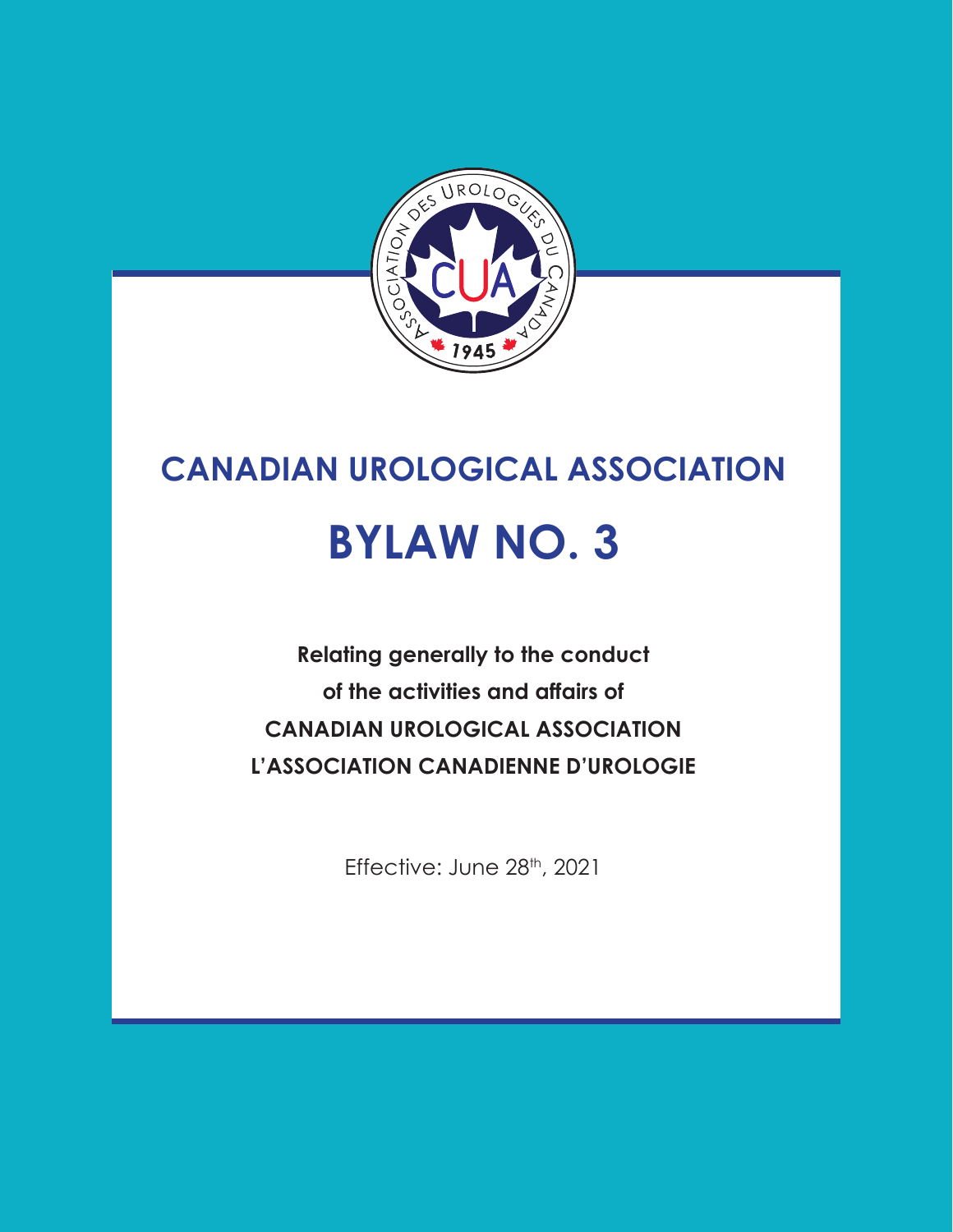# **TABLE OF CONTENTS**

| 1.1  |  |
|------|--|
| 1.2  |  |
| 1.3  |  |
| 1.4  |  |
|      |  |
| 2.1  |  |
| 2.2  |  |
| 2.3  |  |
| 2.4  |  |
| 2.5  |  |
| 2.6  |  |
| 2.7  |  |
| 2.8  |  |
| 2.9  |  |
|      |  |
| 3.1  |  |
| 3.2  |  |
| 3.3  |  |
| 3.4  |  |
| 3.5  |  |
| 3.6  |  |
| 3.7  |  |
| 3.8  |  |
| 3.9  |  |
| 3.10 |  |
| 3.11 |  |
|      |  |
|      |  |
|      |  |
| 4.1  |  |
| 4.2  |  |
| 4.3  |  |
| 4.4  |  |
| 4.5  |  |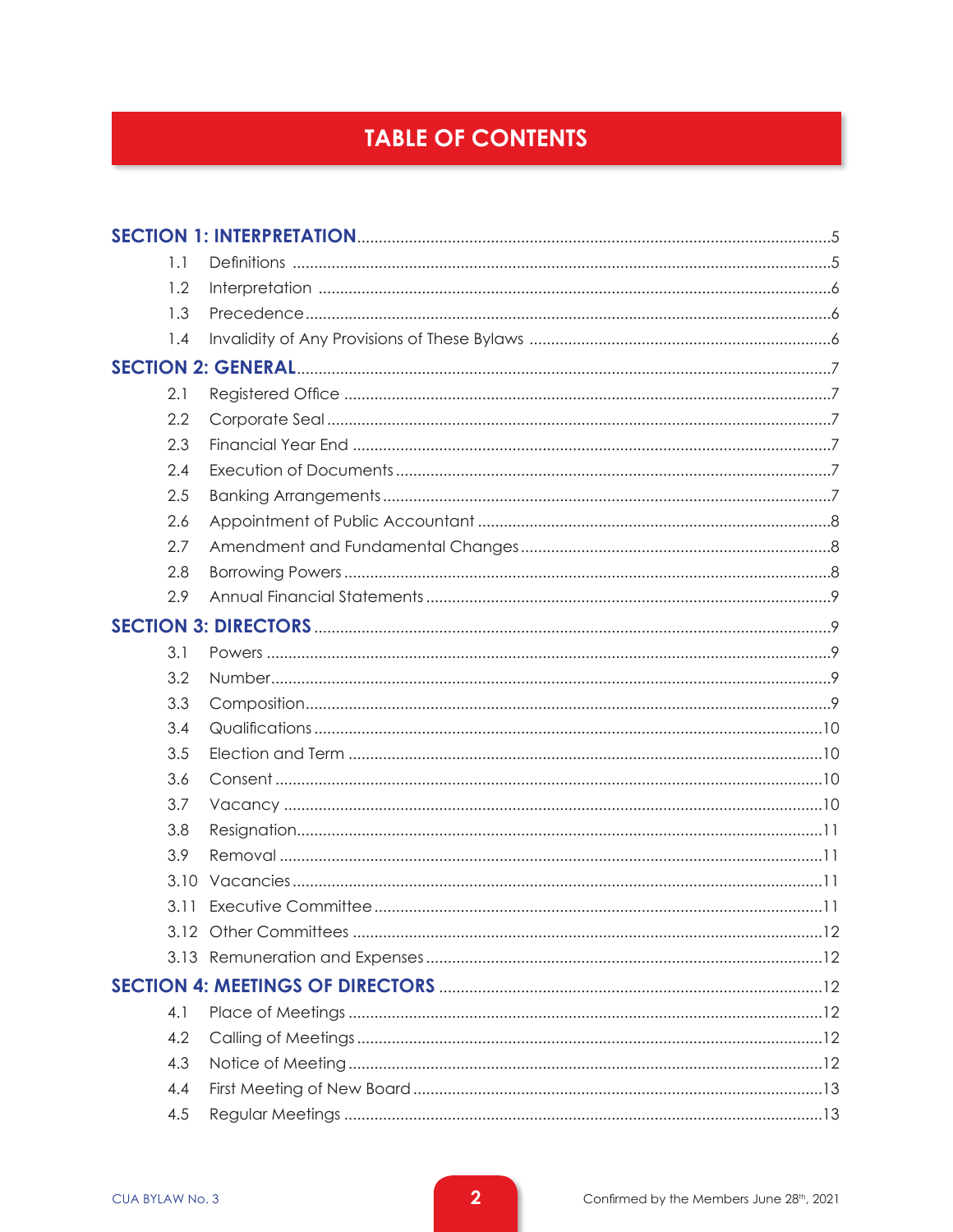| 4.6 |                                                                                |  |
|-----|--------------------------------------------------------------------------------|--|
| 4.7 |                                                                                |  |
| 4.8 | Participation At Meeting By Means of A Telephonic, An Electronic or Other      |  |
| 4.9 |                                                                                |  |
|     |                                                                                |  |
|     |                                                                                |  |
|     |                                                                                |  |
| 5.1 |                                                                                |  |
| 5.2 |                                                                                |  |
| 5.3 |                                                                                |  |
| 5.4 |                                                                                |  |
| 5.5 |                                                                                |  |
| 5.6 |                                                                                |  |
|     |                                                                                |  |
| 6.1 |                                                                                |  |
| 6.2 |                                                                                |  |
| 6.3 |                                                                                |  |
| 6.4 |                                                                                |  |
|     |                                                                                |  |
| 7.1 |                                                                                |  |
| 7.2 |                                                                                |  |
| 7.3 |                                                                                |  |
| 7.4 |                                                                                |  |
| 7.5 |                                                                                |  |
| 7.6 |                                                                                |  |
|     |                                                                                |  |
| 8.1 |                                                                                |  |
| 8.2 |                                                                                |  |
| 8.3 |                                                                                |  |
| 8.4 |                                                                                |  |
| 8.5 |                                                                                |  |
| 8.6 |                                                                                |  |
| 8.7 |                                                                                |  |
| 8.8 |                                                                                |  |
| 8.9 |                                                                                |  |
|     |                                                                                |  |
|     | 8.11 Meeting Held By Telephonic, Electronic or Other Communication Facility 24 |  |
|     | 8.12 Participation At Meetings By Telephonic, Electronic or                    |  |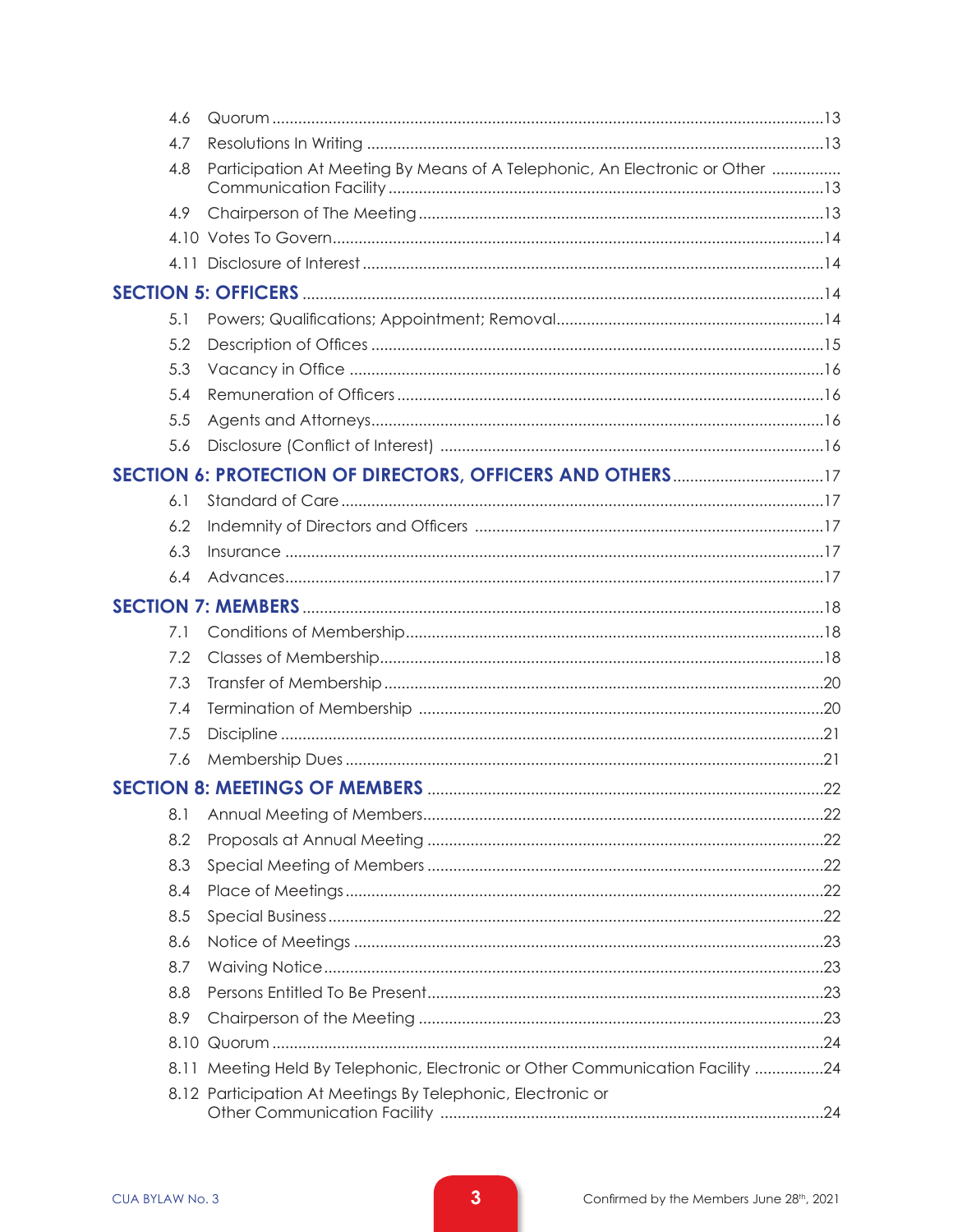| 9.1 |  |  |
|-----|--|--|
|     |  |  |
| 93  |  |  |
| 9.4 |  |  |
|     |  |  |
|     |  |  |
|     |  |  |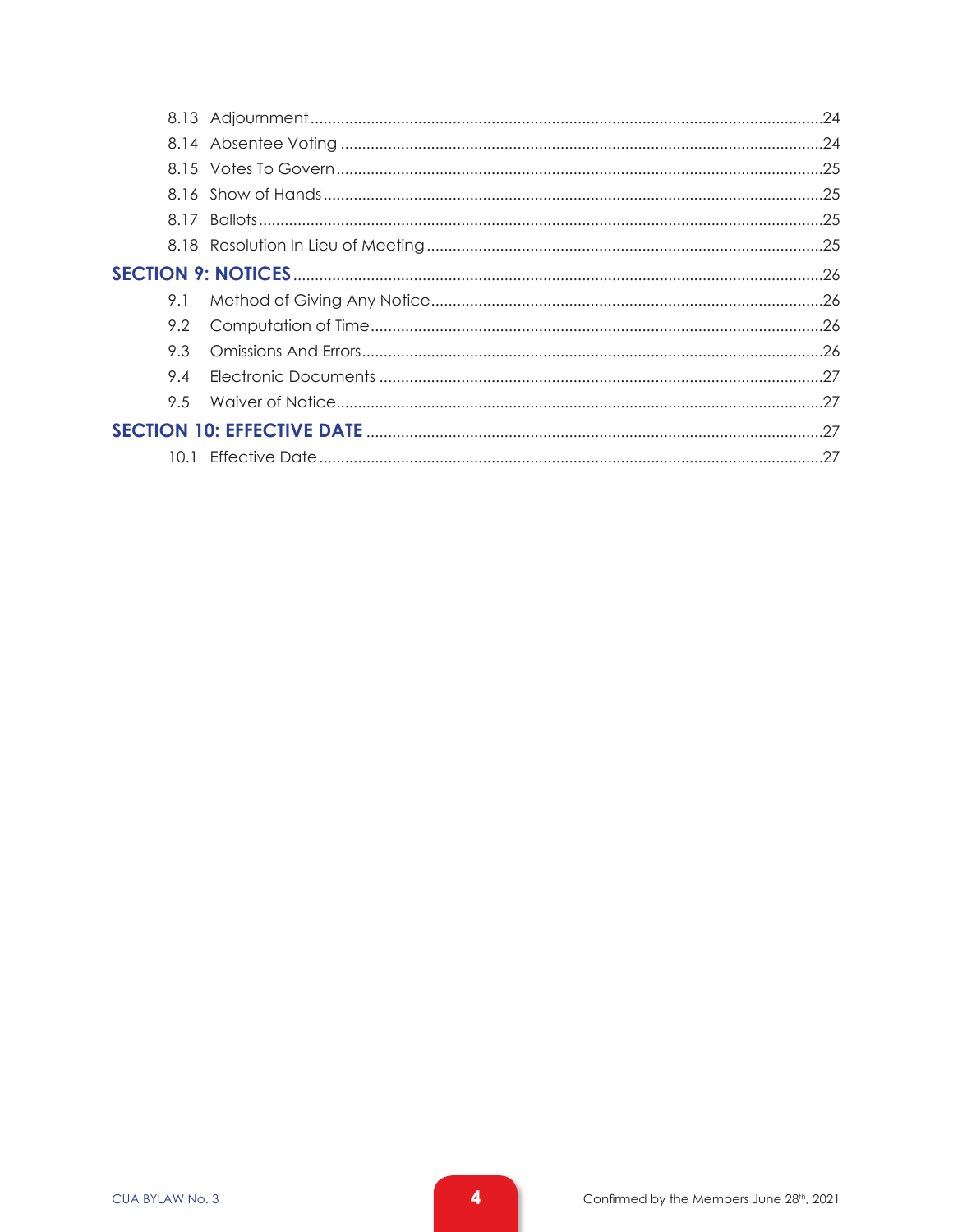#### **BYLAW NO. 3**

Relating generally to the conduct of the affairs of Canadian Urological Association / L'Association canadienne d'urologie (the **"Association"**) **BE IT ENACTED** as a Bylaw of the Association as follows:

# **SECTION 1: INTERPRETATION**

#### **1.1 Definitions**

In these Bylaws and all other Bylaws of the Association, unless the context otherwise requires:

**"Act"** means the *Canada Not-For-Profit Corporations Act* (S.C. 2009, c.23), including any regulations made under such act, the whole as amended or substituted from time to time;

**"Active Member"** means any individual satisfying the requirements for the class of Active Members in accordance with Section 7;

**"Annual Meeting of Members"** means a meeting of Members held in accordance with Section 8.1;

**"Articles"** means the original or restated articles of incorporation or articles of amendment, amalgamation, continuance, reorganization, arrangement or revival of the Association;

**"Associate Member"** means any individual satisfying the requirements for the class of Associate Members in accordance with Section 7;

**"Board"** means the board of Directors of the Association, comprising all of the Directors of the Association;

**"Bylaws"** means these bylaws and all other bylaws of the Association adopted in accordance with the Act and which are, from time to time, in force and effect:

**"Candidate Member"** means any individual satisfying the requirements for the class of Candidate Members in accordance with Section 7;

**"Director"** means a member of the Board, sometimes referred to within the Association as either an Executive, where such a Director is also an Officer, or as a *Member at large* where such a Director is not an Officer;

**"Executive Committee"** means the committee of the Board composed of the eight (8) Directors contemplated in Section 3.3(1), the whole as set forth in, and in accordance with, Section 3.11;

**"Honorary Member"** means any individual satisfying the requirements for the class of Honorary Members in accordance with Section 7;

**"Inactive Member"** means any individual satisfying the requirements for the class of Inactive Members in accordance with Section 7;

**"International Member"** means any individual satisfying the requirements for the class of International Members in accordance with Section 7;

**"Member"** means any individual satisfying the requirements for membership in accordance with Section 7;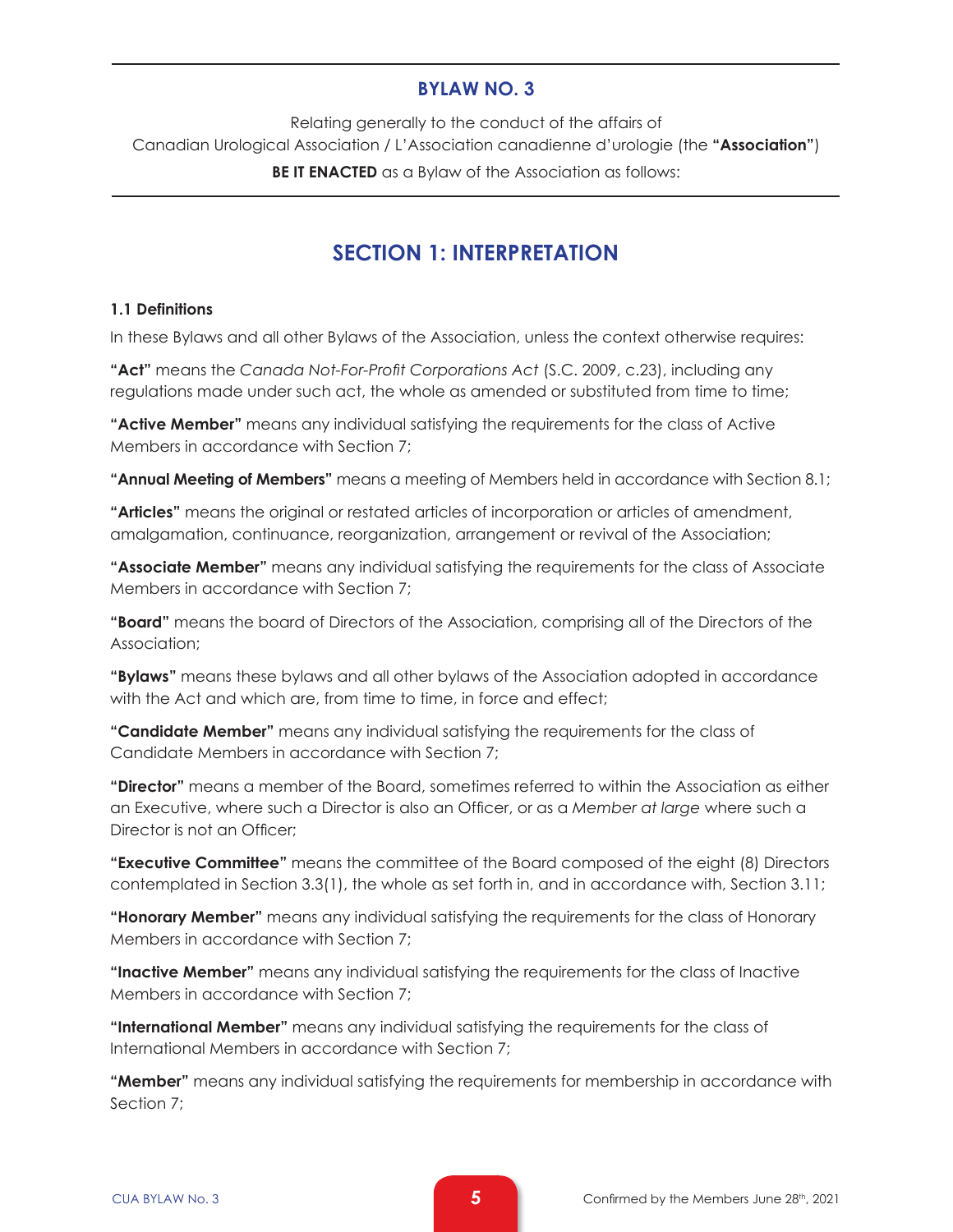**"Officer"** means any Director elected by the Members to an office of the Association in accordance with Section 5, and sometimes referred to within the Association as an *Executive*;

**"Person"** includes an individual, body corporate, partnership, trust, and unincorporated organization;

**"Proposal"** means a proposal submitted by a Member that meets the requirements of Section 163 of the Act;

**"Resolution"** means an ordinary resolution passed by a majority of not less than 50% plus one (1) of the votes cast on such resolution;

**"Senior Member"** means any individual satisfying the requirements for the class of Senior Members in accordance with Section 7;

**"Special Meeting of Members"** means any meeting of Members other than an Annual Meeting of Members; and

**"Special Resolution"** means a resolution passed by a majority of not less than two-thirds of the votes cast on such resolution.

# **1.2 Interpretation**

In the interpretation of these Bylaws, unless the context otherwise requires, the following rules shall apply:

- (a) except where specifically defined in these Bylaws, words and expressions defined in the Act have the same meanings when used in these Bylaws;
- (b) words in the singular include the plural and vice versa;
- (c) words in one gender include all genders;
- (d) unless otherwise indicated, each reference herein to a Section is a reference to a Section of these Bylaws;
- (e) the headings used in these Bylaws are inserted for reference purposes only and are not to be considered or taken into account in construing the terms or provisions of these Bylaws or to be deemed in any way to clarify, modify or explain the effect of any such terms or provisions; and
- (f) except as otherwise required by the Act or the Bylaws, any decision of the Board, the Directors or the Members shall be made by way of Resolution.

### **1.3 Precedence**

In the event of a contradiction between the Act, the Articles or the Bylaws, the Act shall prevail over the Articles and over the Bylaws, and the Articles shall prevail over the Bylaws.

#### **1.4 Invalidity of any Provisions of These Bylaws**

In the event of a contradiction between the Act, the Articles or the Bylaws, the Act shall prevail over the Articles and over the Bylaws, and the Articles shall prevail over the Bylaws.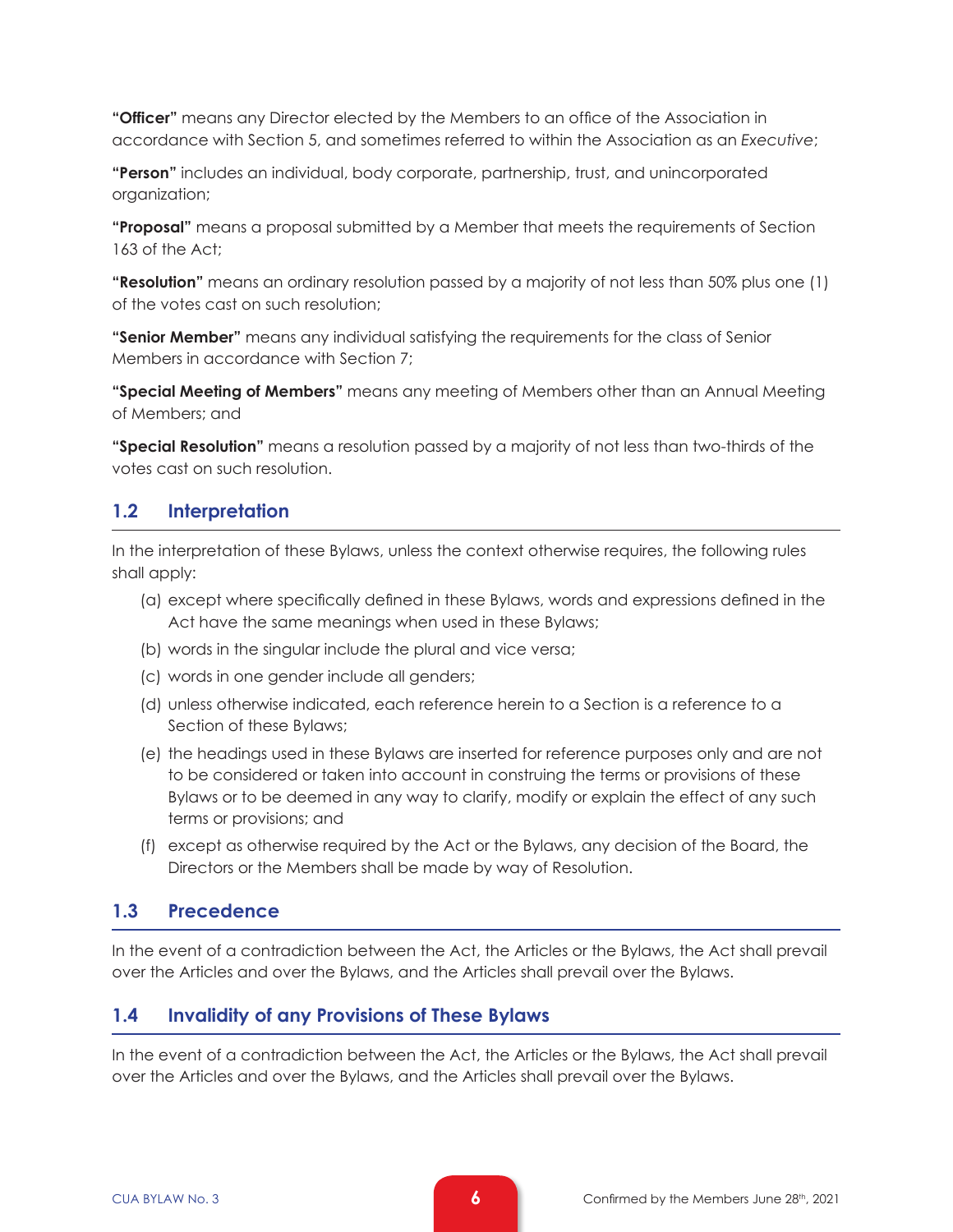# **SECTION 2: GENERAL**

# **2.1 Registered Office**

The registered office of the Association is situated in the province specified in the Articles, at such address as the Board may, by Resolution, determine. Subject to the Act, the Members may, by Special Resolution, change the province in which the registered office of the Association is situated.

# **2.2 Corporate Seal**

The Association may have a corporate seal in the form approved from time to time by the Board. If a corporate seal is approved by the Board, the Secretary of the Association shall be the custodian of the corporate seal.

### **2.3 Financial Year End**

The financial year end of the Association shall be on the date determined by the Board.

### **2.4 Execution of Documents**

Deeds, transfers, assignments, contracts, obligations and other instruments in writing requiring execution by the Association may be signed by any two (2) of its Officers, except as otherwise may be determined by Resolution of the Board. In addition, the Board may from time to time direct the manner in which and the Person by whom a particular document or type of document shall be executed. Any Person authorized to sign any document may affix the corporate seal (if any) to the document. Any Person authorized to sign in accordance with this Section 2.4 may certify a copy of any instrument, Resolution, Bylaw or other document of the Association to be a true copy thereof.

### **2.5 Banking Arrangements**

The banking business of the Association shall be transacted at such bank, trust company or other firm or corporation carrying on a banking business in Canada or elsewhere as the Board may designate, appoint or authorize from time to time by Resolution. The banking business or any part of it shall be transacted by an Officer of the Association and/or other Persons as the Board may by Resolution from time to time designate, direct or authorize.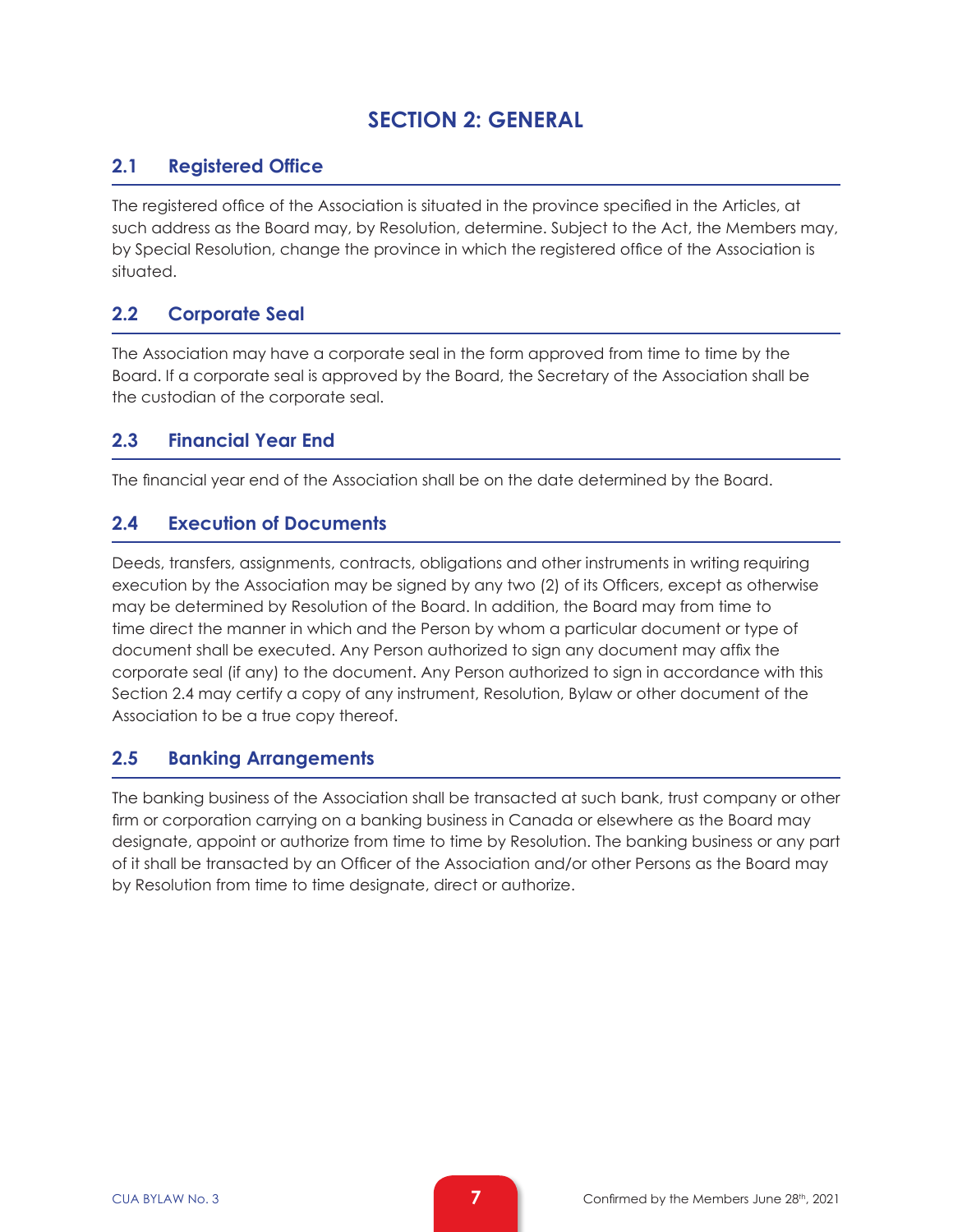## **2.6 Appointment of Public Accountant**

- (1) The Members shall, by Resolution at each Annual Meeting of Members, appoint a public accountant to hold office until the next Annual Meeting of Members. The Board may appoint a public accountant at the first organizational meeting following incorporation to hold office until the first Annual Meeting of Members and may also, subject to the Articles, fill any casual vacancy in the office of the public accountant. The remuneration of the public accountant may be fixed by Resolution of the Members, or if not so fixed, shall be fixed by the Board.
- (2) Notwithstanding the foregoing, Members may resolve not to appoint a public accountant by way of resolution, but the resolution is not valid unless consented to by all Members entitled to vote at an Annual Meeting of Members.

### **2.7 Amendment and Fundamental Changes**

- (1) Subject to the Articles, the Board may make, amend or repeal any Bylaws that regulate the activities or affairs of the Association. Any such Bylaw, amendment or repeal shall be effective from the date of the Resolution of Directors until the next meeting of Members where it may be confirmed, rejected or amended by the Members by Resolution. If the Bylaw, amendment or repeal is confirmed or confirmed as amended by the Members it remains effective in the form in which it was confirmed. The Bylaw, amendment or repeal ceases to have effect if it is not submitted to the Members at the next meeting of Members or if it is rejected by the Members at such meeting.
- (2) Notwithstanding the foregoing, a Special Resolution of the Members or, if Section 199 of the Act applies, of each applicable class or group of Members — is required to make any amendment to the Articles or the Bylaws set out in Section 197(1) of the Act. Any such amendment shall be effective from the date of its adoption by the Members in accordance with the preceding sentence.

#### **2.8 Borrowing Powers**

The Directors of the Association may, without authorization of the Members:

- (a) borrow money on the credit of the Association;
- (b) issue, reissue, sell, pledge or hypothecate debt obligations of the Association;
- (c) give a guarantee on behalf of the Association to secure performance of an obligation to any Person; and
- (d) mortgage, hypothecate, pledge or otherwise create a security interest in all or any property of the Association, owned or subsequently acquired, to secure any debt obligation of the Association.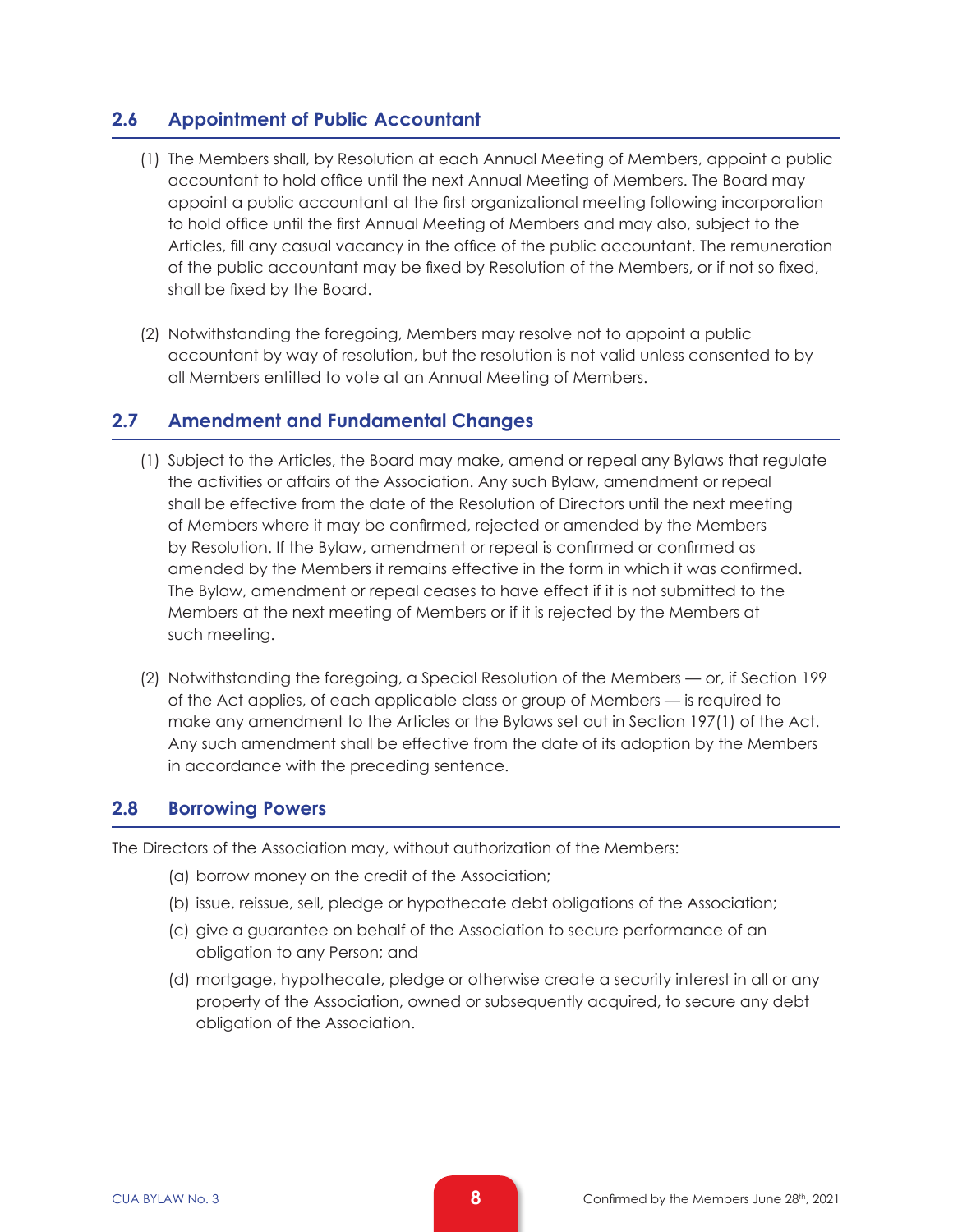#### **2.9 Annual Financial Statements**

(1) The Association shall publish a notice to its Members stating that a copy of the Association's annual financial statements prepared in accordance with the Act, together with such other documents required by the Act, are available at the registered office of the Association and that any Member may, on request, obtain a copy free of charge at the registered office or by prepaid mail.

# **SECTION 3: DIRECTORS**

#### **3.1 Powers**

- (1) Subject to the Act and the Articles, the Directors shall manage or supervise the management of the activities and affairs of the Association. Without limiting the generality of the foregoing, the Board shall: (i) have the power to authorize expenditures on behalf of the Association from time to time; (ii) report to the Annual Meeting of Members on the Association's work; (iii) consider applications for membership and make recommendations to that effect to the Annual Meeting of Members; and (iv) receive reports from the Association's committees and, when appropriate, initiate the studies contemplated therein.
- (2) Furthermore, the Board shall take such steps as it may deem requisite to enable the Association to acquire, accept, solicit or receive legacies, gifts, grants, settlements, bequests, endowments, payments and donations of any kind whatsoever for the purpose of furthering the objects of the Association. The Board shall have the power to enter into a trust arrangement with a trust company for the purpose of creating a trust fund in which the capital and interest may be made available for the benefit of promoting the interests of the Association in accordance with such terms as the Board may determine.

#### **3.2 Number**

- (1) Until changed in accordance with the Act, the Board shall consist of fourteen (14) Directors. If a minimum and maximum number of Directors is provided for in the Articles, the Members may, from time to time, fix the number of Directors of the Association and the number of Directors to be elected at Annual Meetings of Members or delegate such power to fix the number of Directors to the Board.
- (2) The minimum number of Directors may not be fewer than three (3), at least two of whom are not Officers or employees of the Association or its affiliates.

### **3.3 Composition**

The composition of the Board shall be as follows:

(1) nine (9) Directors who contemporaneously serve as Officers, the whole in accordance with these Bylaws; and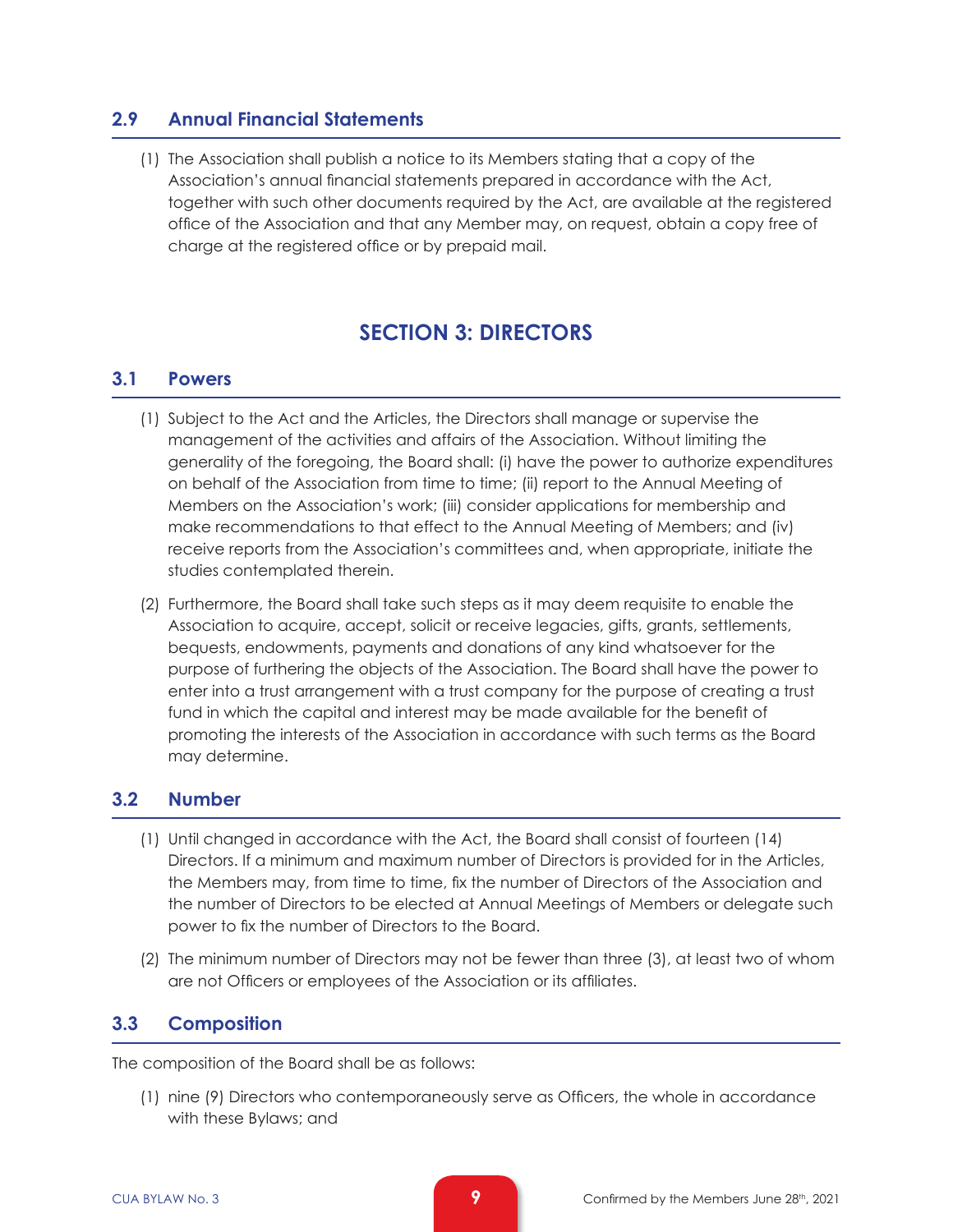(2) five (5) Directors who do not serve as Officers and who shall be elected from among the Active Members to represent one of the following regions of Canada: (i) the Atlantic Provinces (Nova Scotia, New Brunswick, Prince Edward Island and Newfoundland & Labrador), (ii) Québec, (iii) Ontario, (iv) the Prairies (Manitoba, Saskatchewan and Alberta), and (v) British Columbia & the Territories, and will be known as members-at-large (MALS).

#### **3.4 Qualifications**

Each Director must: (a) be an Active Member; (b) be an individual of not less than 18 years of age; (c) not have been declared incapable by a court in Canada or in another country; and (d) not have the status of a bankrupt. If a Director acquires the status of a bankrupt or is declared by a court or decision making body as incapable with applicable laws, such individual shall immediately cease to be a Director.

#### **3.5 Election and Term**

- (1) The Directors contemplated in Section 3.3(1) shall be elected by the Members at a meeting of Members for a term of four (4) years calculated from the date of the meeting at which they are elected. At the expiration of such term, Directors continue in office until their successors are elected.
- (2) The Directors contemplated in Section 3.3(2) shall be elected by the Members at a meeting of Members for a term of three (3) years calculated from the date of the meeting at which they are elected. At the expiration of such term, Directors continue in office until their successors are elected.
- (3) A Director not elected for an expressly stated term ceases to hold office at the close of the first Annual Meeting of Members following his election, but, if qualified, is eligible for re-election. If Directors are not elected at a meeting of Members, the incumbent Directors continue in office until their successors are elected.

#### **3.6 Consent**

A Director who is elected must consent to hold office as a Director by:

- (a) not refusing to hold office if such individual is present at the meeting when the election takes place,
- (b) consenting to hold office in writing before the election takes place or within ten (10) days after it if such individual is not present at the meeting, or
- (c) by acting as a Director pursuant to such individual's election.

### **3.7 Vacancy**

A Director ceases to hold office when the Director dies, resigns, is removed from office by the Members, or becomes disqualified to serve as Director.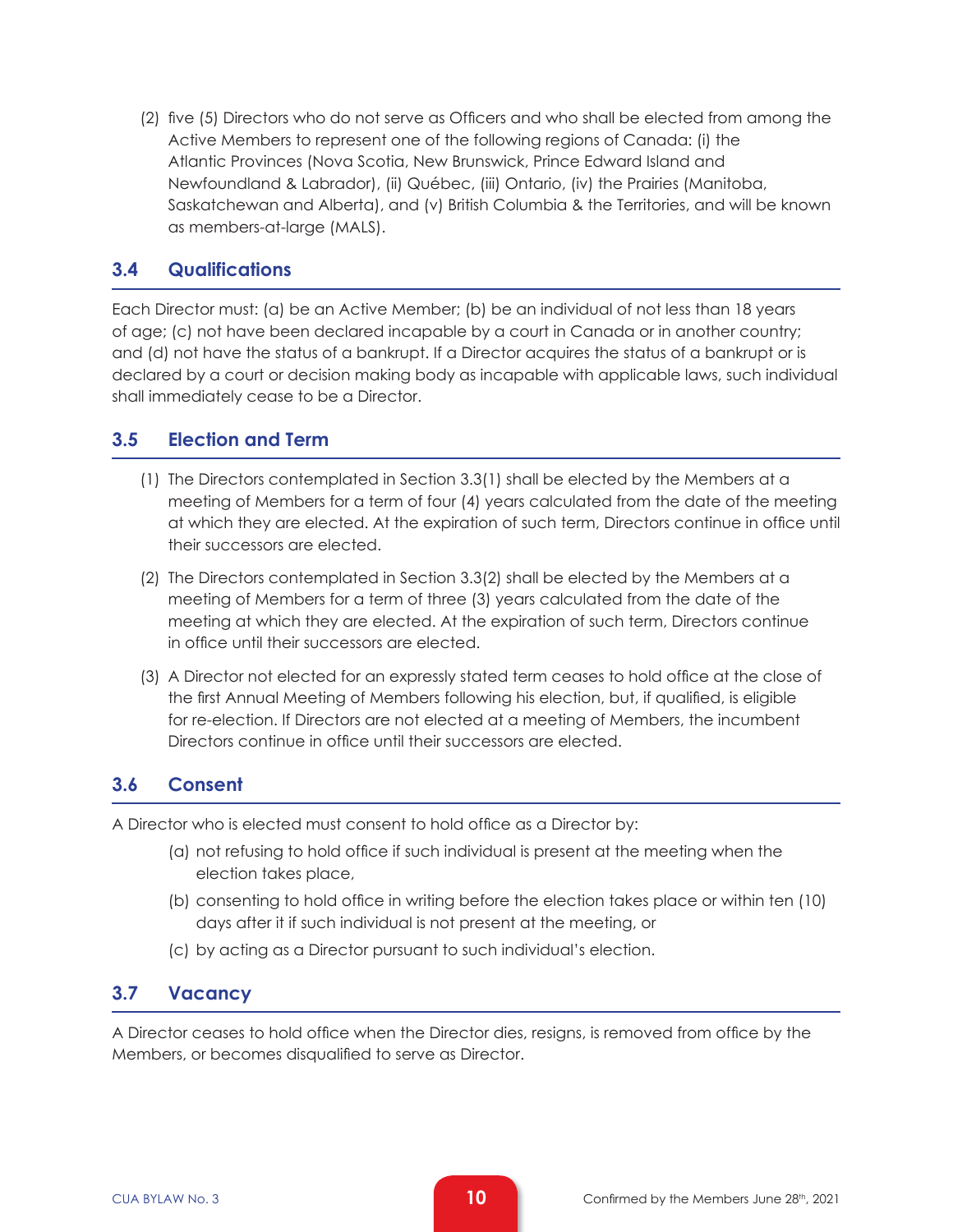# **3.8 Resignation**

A Director may resign from office by giving a written resignation to the Association and such resignation becomes effective when received by the Association or at the time specified in the resignation, whichever is later.

### **3.9 Removal**

Subject to the requirements of the Act governing the removal of Directors, the Members may, at a Special Meeting of Members, remove any Director from office before the expiration of the Director's term and may elect a qualified individual to fill the resulting vacancy for the remainder of the term of the Director so removed, failing which such vacancy may be filled by the Board.

# **3.10 Vacancies**

Subject to Section 3.9 and the Act, a vacancy on the Board may be filled for the remainder of the applicable term by Resolution of the Board. If, pursuant to such vacancy, there is not a quorum of Directors or if a vacancy results from the failure to elect the number of Directors required to be elected at any meeting of Members, the Directors then in office shall without delay call a Special Meeting of Members to fill the vacancy and, if they fail to call a meeting or if there are no Directors then in office, the meeting may be called by any Member.

# **3.11 Executive Committee**

There shall be a committee, known as the Executive Committee, composed of the nine (9) Directors contemplated in Section 3.3(1). The Board may delegate to the Executive Committee any of the powers of the Board except for such powers which the Act specifies may not be delegated. Unless otherwise determined by the Board, the Executive Committee shall have the power to fix its quorum at not less than a majority of its members, to elect its chairman and to otherwise regulate its procedure.

# **3.12 Other Committees**

- (1) The Board may from time to time appoint any committee or other advisory body, as it deems necessary or appropriate for such purposes and, subject to the Act, with such powers as the Board shall see fit:
	- (a) the Bylaws Committee;
		- a. In addition to that which is described in these Bylaws, the Bylaws Committee will be responsible for the regular review of the "CUA Policy Book" and will deal with matters referred to it by the Board or the Association. The CUA Policy Book contains the policies and procedures that are to be adhered to by the Association, though not required to be included in the Bylaws. The Board may make, amend or repeal any such procedures that regulate the activities or affairs of the Association. Any such Policy Book amendment or repeal shall be effective from the date of the Resolution of Directors until the next meeting of Members where it may be confirmed, rejected or amended by the Members by Resolution.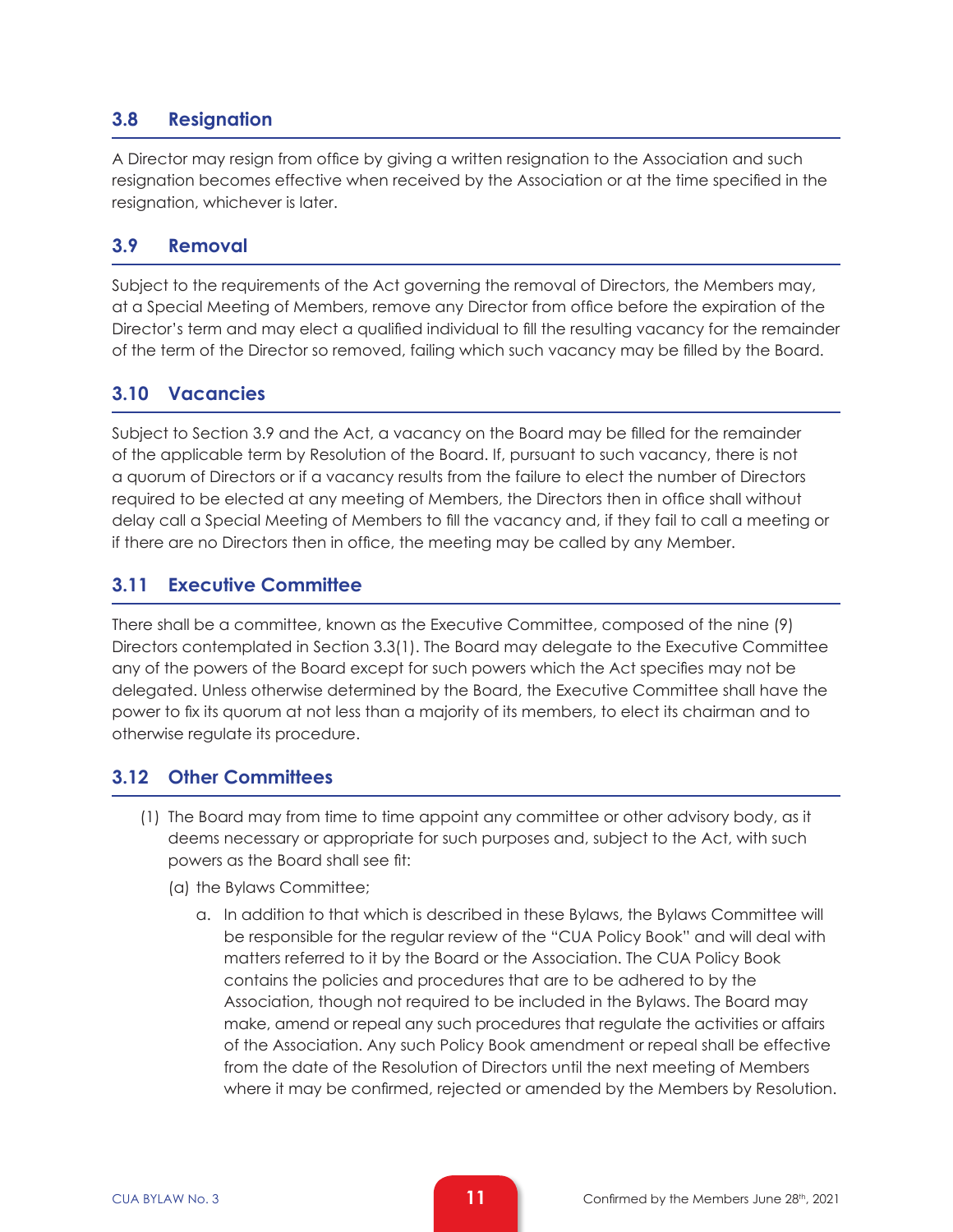If the Policy Book amendment or repeal is confirmed or confirmed as amended by the Members, it remains effective in the form in which it was confirmed. The Policy Book amendment or repeal ceases to have effect if it is not submitted to the Members at the next meeting of Members or if it is rejected by the Members at such meeting. In the event that there is a discrepancy between that which is contained in the Bylaws and that which is contained in the Policy Book, that which is contained in the Bylaws will be adhered to.

- (2) Any such committee may formulate its own rules of procedure, subject to such regulations or directions as the Board may from time to time make. Any committee member may be removed by Resolution of the Board. The Board may fix any remuneration or provide for the reimbursement of expenses for committee members who are not also Directors of the Association.
- (3) Only Active Members and Senior Members may serve as voting members of a committee. International Members, Associate Members, Inactive Members, Candidate Members and any other Person may, at the discretion of the Board or of the relevant committee, be invited to participate in committee meetings, but shall not have the right to vote thereat.

#### **3.13 Remuneration and Expenses**

Directors shall serve as such without remuneration or profit, provided that a Director may be reimbursed for reasonable expenses incurred by the Director in the performance of the Director's duties.

# **SECTION 4: MEETINGS OF DIRECTORS**

#### **4.1 Place of Meetings**

Meetings of the Board may be held at the registered office of the Association or at any other place within or outside of Canada, as the Board may determine.

#### **4.2 Calling of Meetings**

There shall be at least two (2) meetings of the Board per year. Meetings of the Board may be called by the President, or by the Secretary upon written petition of no less than a majority of the Directors.

#### **4.3 Notice of Meeting**

Notice of the time and place for the holding of a meeting of the Board shall be given in the manner provided in Section 9 to every Director of the Association not less than forty-eight (48) hours before the time when the meeting is to be held, unless said notice is given by regular mail, in which case it shall be mailed no less than fourteen (14) days before the time when the meeting is to be held. Notice of a meeting shall not be necessary if all of the Directors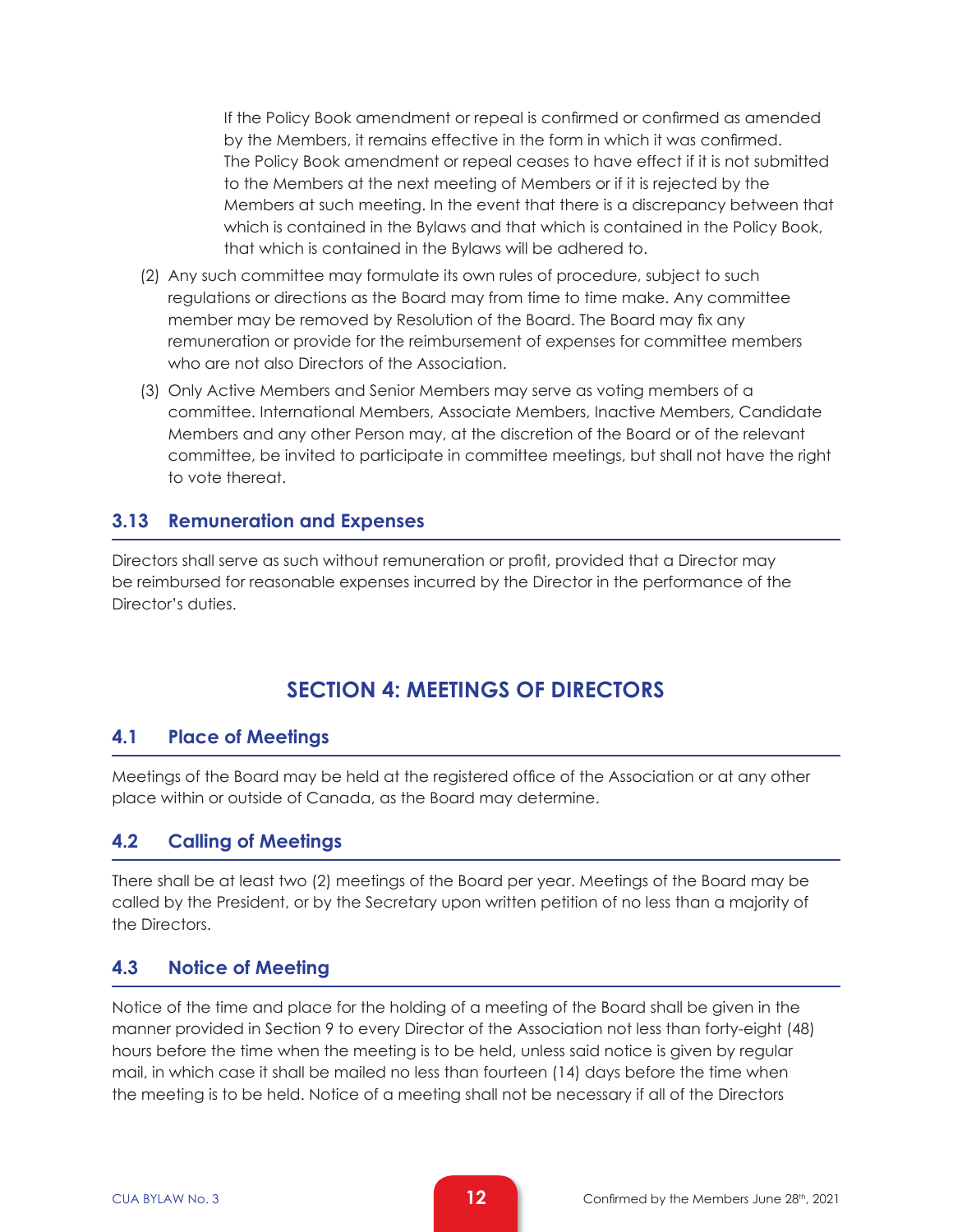are present and none objects to the holding of the meeting, or if those absent have waived notice of or have otherwise signified their consent to the holding of such meeting. Notice of an adjourned meeting is not required if the time and place of the adjourned meeting is announced at the original meeting. No notice of any meeting of the Board need specify the purpose or the business to be transacted at the meeting, except if Section 136(3) of the Act requires the purpose thereof or the business to be transacted to be specified in the notice.

# **4.4 First Meeting of New Board**

Provided that a quorum of Directors is present, a newly elected Board may, without notice, hold its first meeting immediately following any meeting of Members at which such Board is elected.

# **4.5 Regular Meetings**

The Board may appoint a day or days in any month or months for regular meetings of the Board at a place and hour to be named. A copy of any Resolution of the Board fixing the place and time of such regular meetings of the Board shall be sent to each Director forthwith after being passed, but no other notice shall be required for any such regular meeting except if Section 136(3) of the Act requires the purpose thereof or the business to be transacted to be specified in the notice.

# **4.6 Quorum**

A majority of the Directors then in office constitutes a quorum at any meeting of the Board, provided that said quorum includes at least three (3) Officers.

### **4.7 Resolutions in Writing**

A resolution in writing, signed by all the Directors entitled to vote on that resolution at a meeting of Directors or of a committee of Directors, is as valid as if it had been passed at a meeting of Directors or committee of Directors. A copy of every such resolution in writing shall be kept with the minutes of the meetings of Directors or committee of Directors.

#### **4.8 Participation at Meeting by Means of a Telephonic, an Electronic or Other Communication Facility**

Subject to the Act, a Director may, if all the Directors consent, participate in a meeting of Directors or of a committee of Directors by means of a telephonic, an electronic or other communication facility that permits all participants to communicate adequately with each other during the meeting. A Director so participating in a meeting is deemed to be present at that meeting. A consent pursuant to this Section may be given before or after the meeting to which it relates and may relate to the current or any and/or all future meetings of the Directors and/or committees of the Directors.

### **4.9 Chairperson of the Meeting**

In the event that the President, the President-Elect and the Immediate Past-President are absent, the Directors who are present shall choose one of their number to chair the meeting.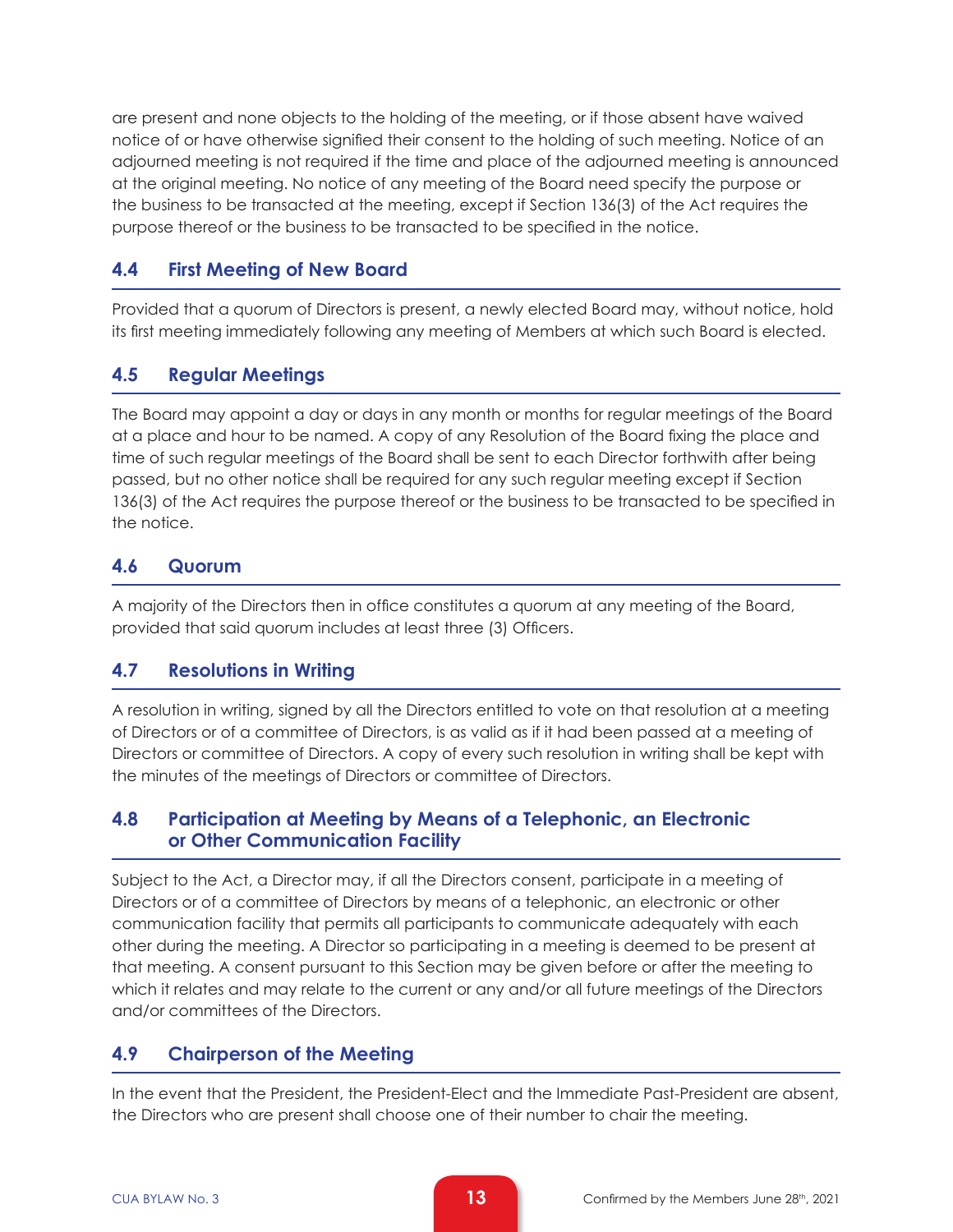# **4.10 Votes to Govern**

Unless otherwise provided for in the Act, the Articles or the Bylaws, at all meetings of the Board, every question shall be decided by Resolution of the Directors. Each Director, other than the chairperson of the meeting, shall have the right one (1) vote. The chairperson of the meeting shall not have a right to vote, except in the case of an equality of votes, where the chairperson of the meeting shall have a casting vote. A declaration by the chairperson of the meeting as to whether or not the question or motion has been carried and an entry to that effect in the minutes of the meeting shall, in the absence of evidence to the contrary, be evidence of the fact without proof of the number or proportion of the votes recorded in favour of or against the motion.

### **4.11 Disclosure of Interest**

- (1) A Director or an Officer of the Association shall disclose in writing to the Association or request to have entered in the minutes of meetings of Directors or committees of Directors, the nature and extent of any interest that the Director or Officer has in any material contract or material transaction whether made or proposed, with the Association if the Director or Officer:
	- (a) is a party to the contract or transaction;
	- (b) is a director or officer, or an individual acting in a similar capacity, of a party to the contract or transaction; or
	- (c) has a material interest in a party to the contract or transaction.
- (2) Disclosure shall be made at the time and in the manner required by the Act, and a Director so having an interest in a contract or transaction shall, unless expressly permitted by the Act, not vote on any resolution to approve the contract or transaction.

# **SECTION 5: OFFICERS**

### **5.1 Powers; Qualifications; Appointment; Removal**

- (1) The Board shall designate the offices of the Association, specify their duties and, subject to the Act, delegate to such Officers the power to manage the activities and the affairs of the Association. The Board may from time to time and subject to the Act, vary, add to or limit the powers and duties of any Officer.
- (2) Officers shall be elected by the Members at a meeting of Members to hold office for a term of one (1) year calculated from the date of the meeting at which they are elected, and are eligible for re-election three (3) times, for a maximum of four (4) terms.
- (3) Each Officer must be a Director contemplated in Section 3.3(1) and an Active Member. A Director may be appointed to any office of the Association. Two (2) or more offices may not be held by the same Director, except in accordance with Sections 5.2(1 g, h) and 5.3(2).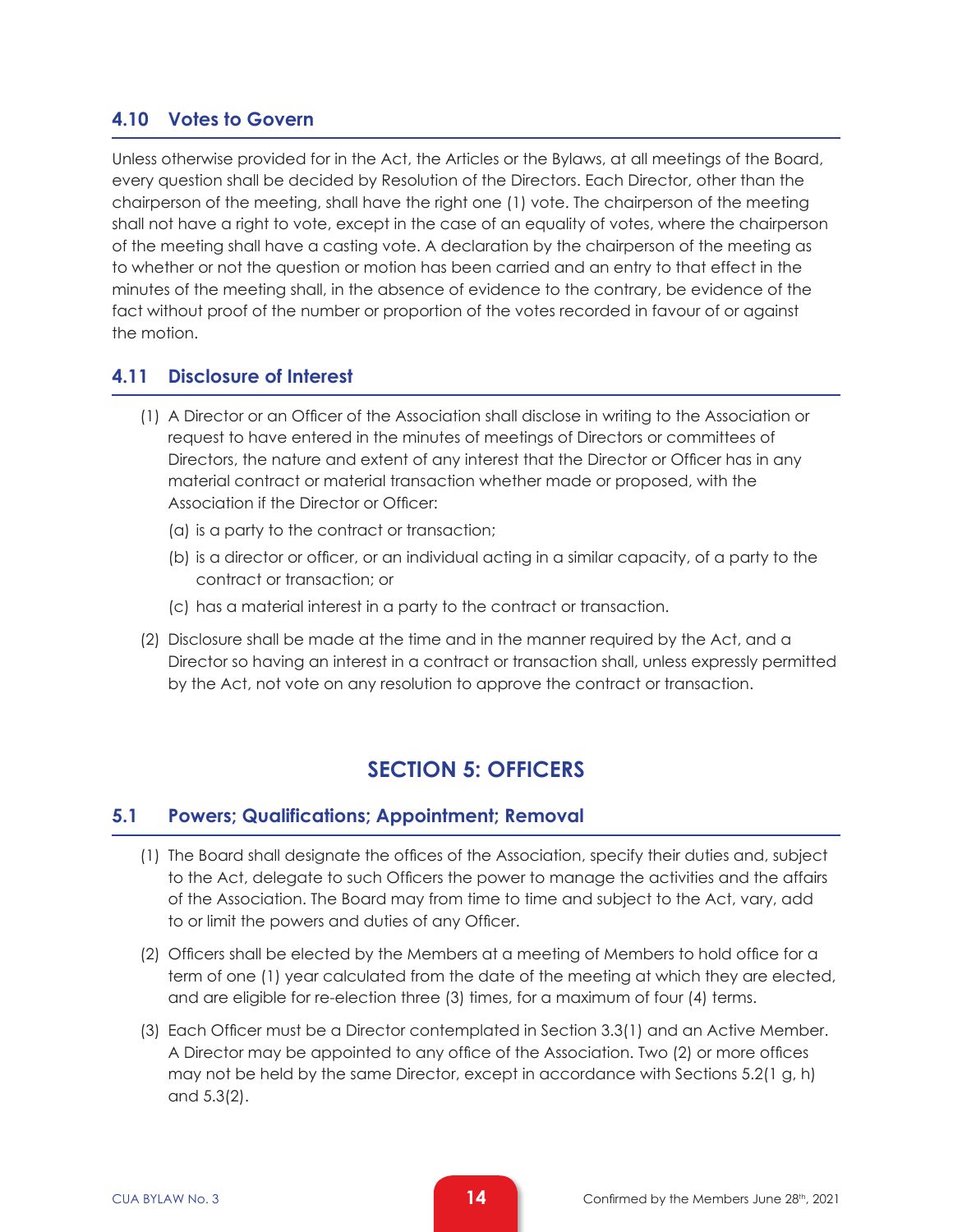#### **5.2 Description of Offices**

- (1) Unless otherwise specified by the Board (which may, subject to the Act, modify, restrict or supplement such duties and powers), the offices of the Association, if designated and if Officers are appointed, shall have the following duties and powers associated with their positions:
	- (a) **President** The President shall be the chief executive officer of the Association and shall be responsible for implementing the strategic plans and policies of the Association. The President shall, subject to the authority of the Board, have general supervision of the affairs of the Association and shall, when present, preside at all meetings of the Board and of the Members. The President shall have such other duties and powers as the Board may specify.
	- (b) **President-Elect** If the President is absent or is unable or refuses to act, the President-Elect shall, when present, preside at all meetings of the Board and of the Members. The President-Elect shall have such other duties and powers as the Board may specify.
	- (c) **Immediate Past-President**  If both the President and the President-Elect are absent or are unable or refuse to act, the Immediate Past-President shall, when present, preside at all meetings of the Board and of the Members. The Immediate Past-President shall have such other duties and powers as the Board may specify.
	- (d) **Vice-President**  The Vice-President shall have such duties and powers as the Board or the President may specify.
	- (e) **Vice-President Education**  The Vice-President Education shall be responsible for the strategic development and coordination of the Association's medical and scientific activities, as well as the planning and management of its educational events and functions. The Vice-President Education shall have such other duties and powers as the Board may specify.
	- (f) **Vice-President Communications**  The Vice-President Communications shall be responsible for the strategic development and coordination of all communication and publication activities of the Association. The Vice-President Communications shall have such other duties and powers as the Board may specify.
	- (g) **Secretary** The Secretary shall attend and be the Secretary of all meetings of the Board, Members and committees of the Board. The Secretary shall enter or cause to be entered in the Association's minute book, minutes of all proceedings at such meetings; the Secretary shall give, or cause to be given, as and when instructed, notices to Members, Directors, the public accountant and members of committees; the Secretary shall be the custodian of all books, papers, records, documents and other instruments belonging to the Association. The Secretary shall have such other duties and powers as the Board may specify. This might include in the final year of his/her term in office, holding the concurrent position of vice-president in order maintain board knowledge and corporate continuity. In this circumstance, despite holding 2 officer positions only one (1) vote would be permitted.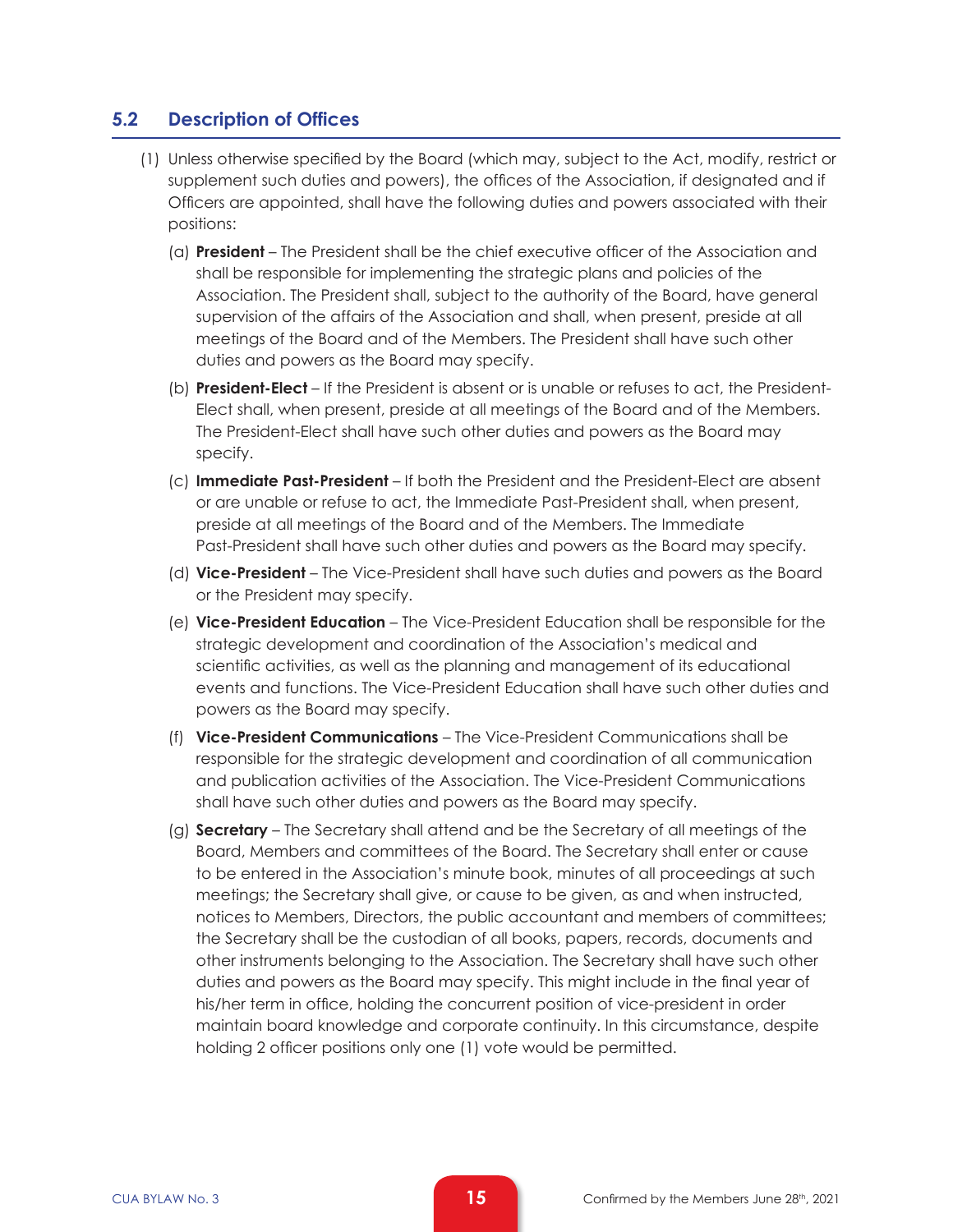- (h) **Treasurer**  The Treasurer shall be responsible for the maintenance of proper accounting records in compliance with the Act as well as the deposit of money, the safekeeping of securities and the disbursement of funds of the Association; whenever required, the Treasurer shall render to the Board an account of all such individual's transactions as Treasurer and of the financial position of the Association. The Treasurer shall have such other duties and powers as the Board may specify. This might include in the final year of his/her term in office, holding the concurrent position of vice-president in order maintain board knowledge and corporate continuity. In this circumstance, despite holding 2 officer positions only one (1) vote would be permitted.
- (i) **Community Urology Committee Chair**  shall have such duties and powers as the Board or the President may specify, including voting privileges.
- (2) The duties and powers of all other Officers shall be such as the terms of their engagement call for or the Board requires of them.

### **5.3 Vacancy in Office**

- (1) In the absence of a written agreement to the contrary, the Board may remove, whether for cause or without cause, any Officer. Unless so removed, an Officer shall hold office until the earlier of:
	- (a) the Officer's successor being elected;
	- (b) the Officer's resignation;
	- (c) such Officer ceasing to be a Director (if a necessary qualification of appointment); or (d) such Officer's death.
- (2) If the office of any Officer becomes vacant, the Board may appoint an individual to fill such vacancy until the next meeting of Members. In extenuating circumstances, upon Resolution of the Board, the filling of a vacancy contemplated in this Section may result in two (2) or more offices being held by the same individual.

### **5.4 Remuneration of Officers**

Officers shall serve as such without remuneration, provided that an Officer may be reimbursed for reasonable expenses incurred by the Officer in the performance of the Officer's duties.

### **5.5 Agents and Attorneys**

The Board may authorize any Officer from time to time to appoint agents or attorneys for the Association in or out of Canada with such powers of management, administration or otherwise as the Board considers fit.

# **5.6 Disclosure (Conflict of Interest)**

An Officer shall have the same duty to disclose such Officer's interest in a material contract or transaction whether made or proposed with the Association, as is imposed upon Directors pursuant to the provisions of the Act and Section 4.11.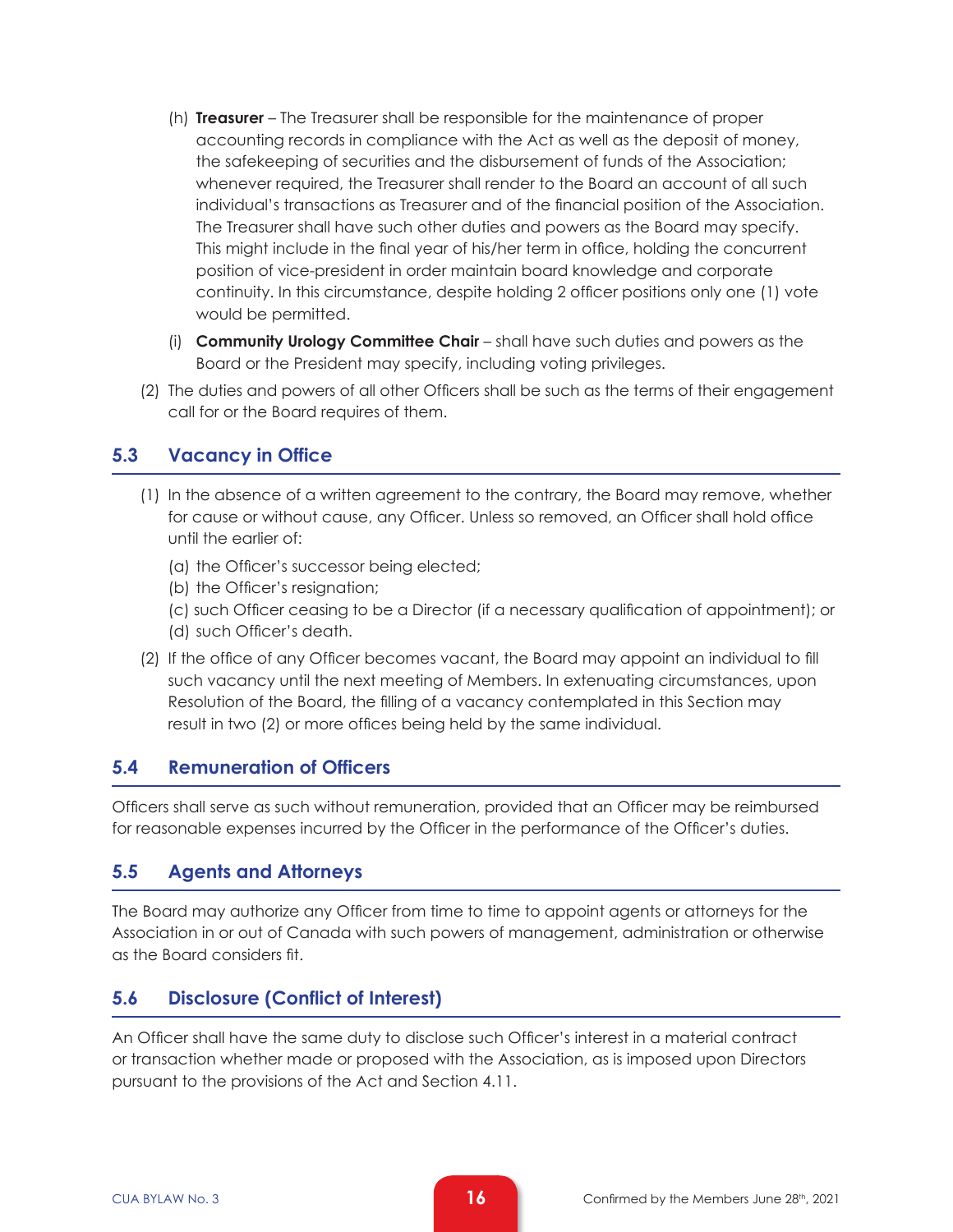# **SECTION 6: PROTECTION OF DIRECTORS, OFFICERS AND OTHERS**

## **6.1 Standard of Care**

Every Director and Officer of the Association in exercising their powers and discharging their duties shall act honestly and in good faith with a view to the best interests of the Association and shall exercise the care, diligence and skill that a reasonably prudent person would exercise in comparable circumstances. Every Director and Officer of the Association shall comply with the Act, Articles, and Bylaws.

# **6.2 Indemnity of Directors and Officers**

- (1) Subject to the Act, the Association shall indemnify a present or former Director or Officer of the Association, or another individual who acts or acted at the Association's request as a Director or Officer or in a similar capacity of another entity, against all costs, charges and expenses, including an amount paid to settle an action or satisfy a judgment, reasonably incurred by the individual in respect of any civil, criminal, administrative, investigative or other proceeding in which the individual is involved because of that association with the Association or other entity if,
	- (a) the individual acted honestly and in good faith with a view to the best interests of the Association or, as the case may be, to the best interests of the other entity for which the individual acted as Director or Officer or in a similar capacity at the Association's request; and
	- (b) in the case of a criminal or administrative action or proceeding that is enforced by a monetary penalty, the individual had reasonable grounds for believing that the individual's conduct was lawful.
- (2) The Association may indemnify such individual in all such other matters, actions, proceedings and circumstances as may be permitted by the Act or the law.

### **6.3 Insurance**

Subject to the Act, the Association shall purchase and maintain insurance for the benefit of any individual entitled to be indemnified by the Association pursuant to Section 6.2 against any liability incurred by the individual:

- (a) in the individual's capacity as a Director or an Officer of the Association; or
- (b) in the individual's capacity as a Director or Officer, or in a similar capacity, of another entity, if the individual acts or acted in that capacity at the Association's request.

### **6.4 Advances**

With respect to the defense by a Director, an Officer or other individual of any claims, actions, suits or proceedings, whether civil, criminal, administrative, investigative or other proceeding for which the Association is liable to indemnify a Director, an Officer or other individual pursuant to the terms of the Act, the Board may authorize the Association to advance to the Director, Officer or other individual such funds as may be reasonably necessary for the defense of such claims, actions, suits or proceedings upon written notice by the Director, Officer or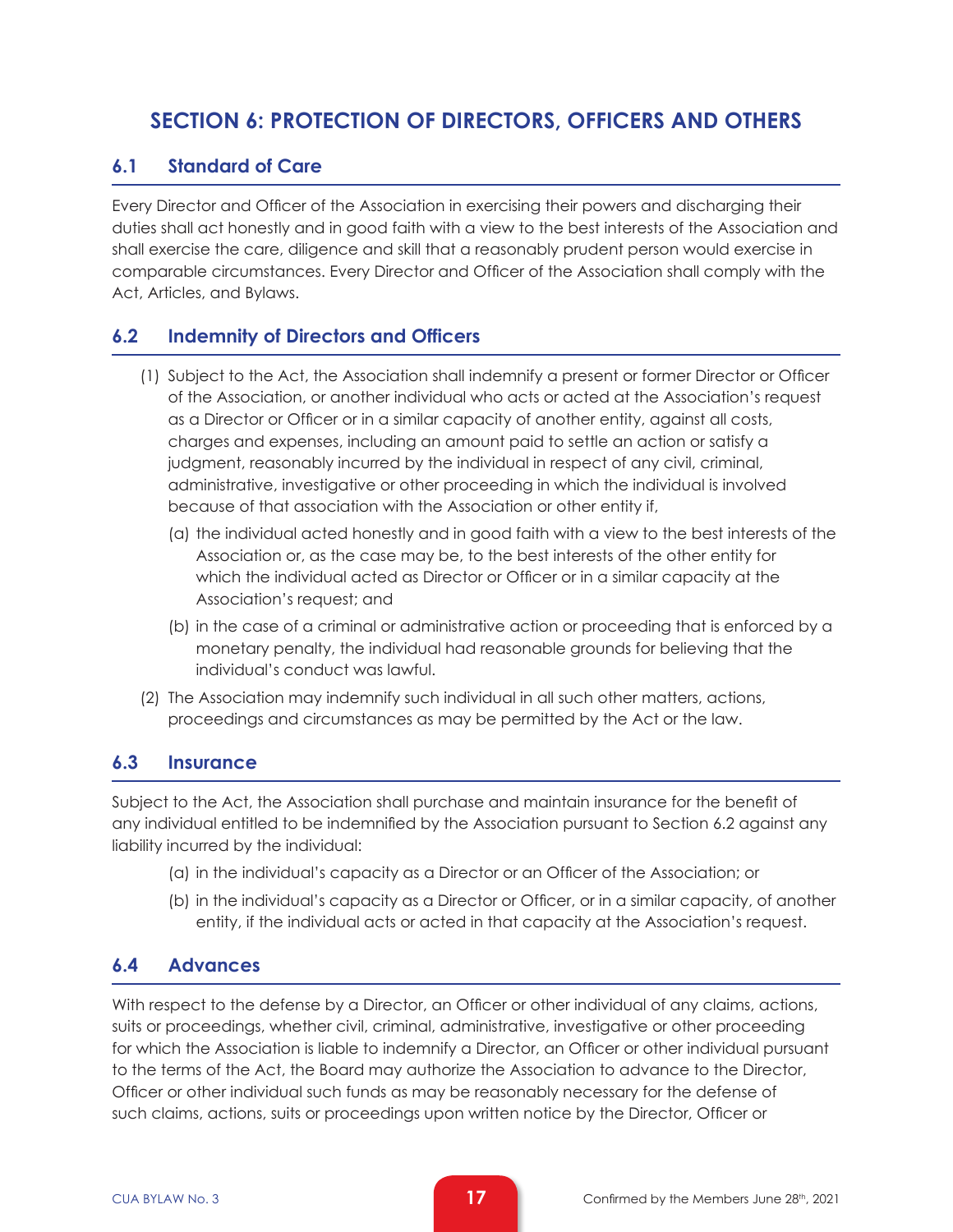other individual to the Association disclosing the particulars of such claims, actions, suits or proceedings and requesting such advance. The Director, Officer or other individual shall repay the money advanced if the Director or Officer does not fulfill the conditions of Sections 6.2(1)(a) and 6.2(1)(b).

# **SECTION 7: MEMBERS**

# **7.1 Conditions of Membership**

Membership in the Association shall be available only to individuals interested in furthering the Association's purpose and who have applied for and been accepted into membership in the Association by Resolution of the Board or in such other manner as may be determined by the Board.

# **7.2 Classes of Membership**

There shall be seven (7) classes of Members, namely, Active Members, Senior Members, International Members, Associate Members, Inactive Members, Candidate Members and Honorary Members. Subject to these Bylaws, the Members shall have such other rights and privileges as the Board may from time to time, by Resolution, determine. The following conditions of membership shall apply:

(1) Active Members: Each Active Member is entitled to receive notice of, attend and vote at all meetings of Members and each Active Member shall be entitled to one (1) vote at such meetings of Members. Active Members shall be required to pay membership dues.

Active membership shall be available to those individuals that:

- (a) have completed general medical training and are certified as qualified medical practitioners in their location of practice, which must be in Canada or in the United States of America;
- (b) have completed specialty training in the field of urology (the adequacy of the standards of such training and related experience shall be determined by the Board);
- (c) are medical practitioners, duly qualified and registered or licensed in the province or state in which they practice;
- (d) have produced evidence satisfactory to the Board that they study or practice in the field of urology; and
- (e) have agreed to abide by the Articles and the Bylaws.
- (2) Senior Members: Each Senior Member is entitled to receive notice of, attend and vote at all meetings of Members and each Senior Member shall be entitled to one (1) vote at such meetings of Members. Senior Members shall be exempt from the requirement to pay membership dues.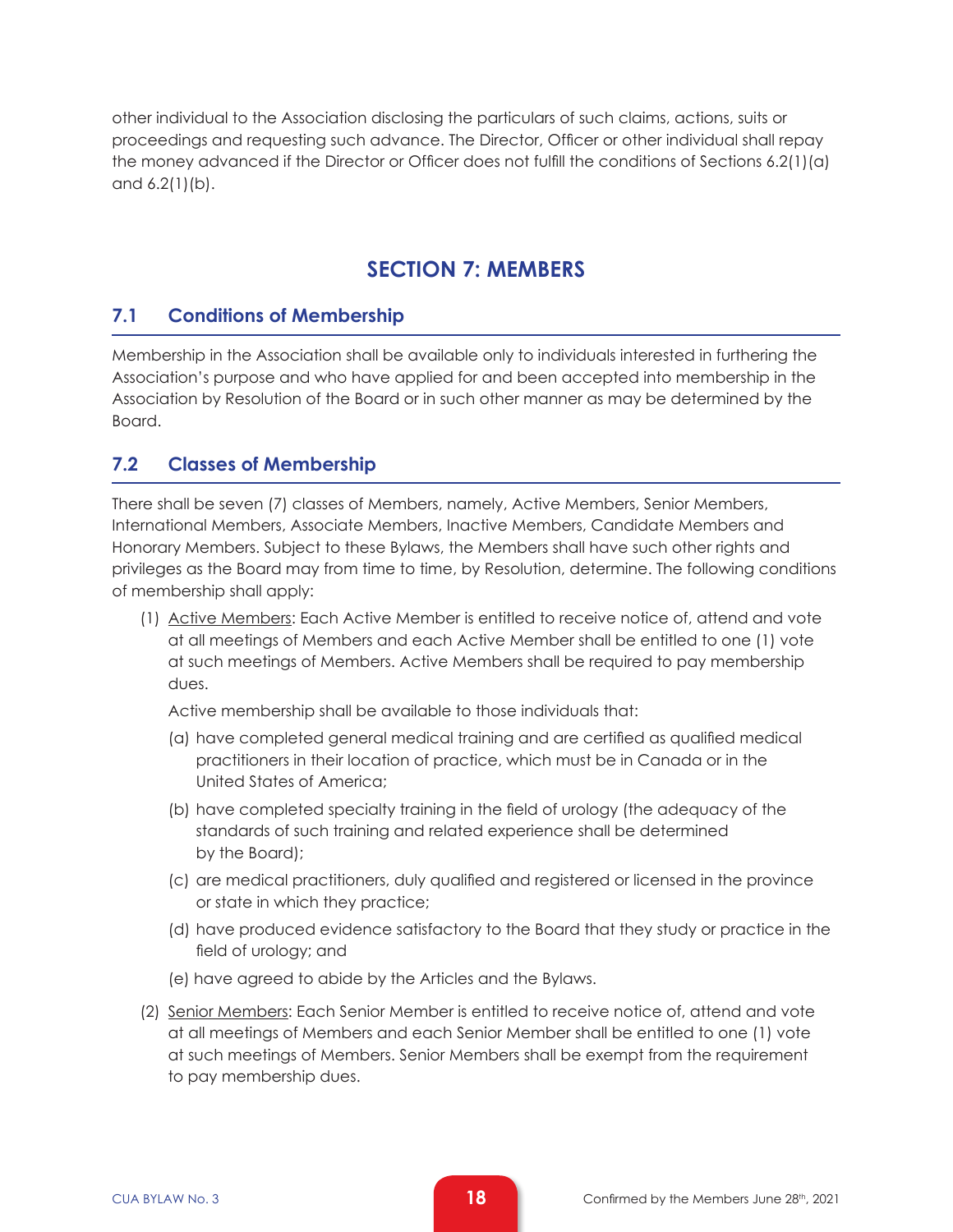Members who satisfy the criteria set forth below may apply in writing to the Secretary to transfer their status to that of Senior Member, subject to the approval of the Board:

- (a) have been Active Members in good standing for a minimum of five (5) years, upon reaching the age of sixty-five (65) years;
- (b) have been Active Members in good standing for thirty (30) years;
- (c) have been Active Members in good standing for twenty-five (25) years and have completely retired from the active practice of urology; or
- (d) have served as Immediate Past-President and have completed their term on the Board.
- (3) International Members: Subject to the Act and the Articles, an International Member is not entitled to receive notice of, attend or vote at any meeting of Members; however the Board may extend an invitation to International Members to attend a meeting of Members. International Members are eligible for reduced membership dues.

International membership shall be available to those individuals that fulfill all of the same requirements as Active Members, with the exception that their location of practice is outside of Canada.

(4) Associate Members: Subject to the Act and the Articles, an Associate Member is not entitled to receive notice of, attend or vote at any meeting of Members; however the Board may extend an invitation to Associate Members to attend a meeting of Members.

Associate Members are eligible for reduced membership dues. Associate membership shall be available to those individuals that:

- (a) are physicians, surgeons, researchers or other health care professionals who do not fulfill the requirements to be Active Members, but are nonetheless interested in the objects of the Association;
- (b) are Active or International Members who no longer fulfill all the requirements of either of these memberships, but do not qualify for Senior or Inactive membership; and
- (c) are not urologists in active practice.

 Inactive Members: Subject to the Act and the Articles, an Inactive Member is not entitled to receive notice of, attend or vote at any meeting of Members; however the Board may extend an invitation to Inactive Members to attend a meeting of Members. Inactive Members shall be exempt from the requirement to pay membership dues. Members who meet the criteria for Inactive Membership may remain in the Inactive category for a maximum of two (2) annual invoice periods, upon annual review, following which, at the discretion of the Board, they will be automatically made an Associate Member.

Inactive membership shall, subject to the discretion and the documentary requirements of the Board, be available to those individuals that:

- (a) are Active or International Members who currently do not fulfill the requirements for either of these memberships but plan to resume fulfillment of the requirements within the next twenty-four (24) months; and
- (b) are not eligible as Senior Members.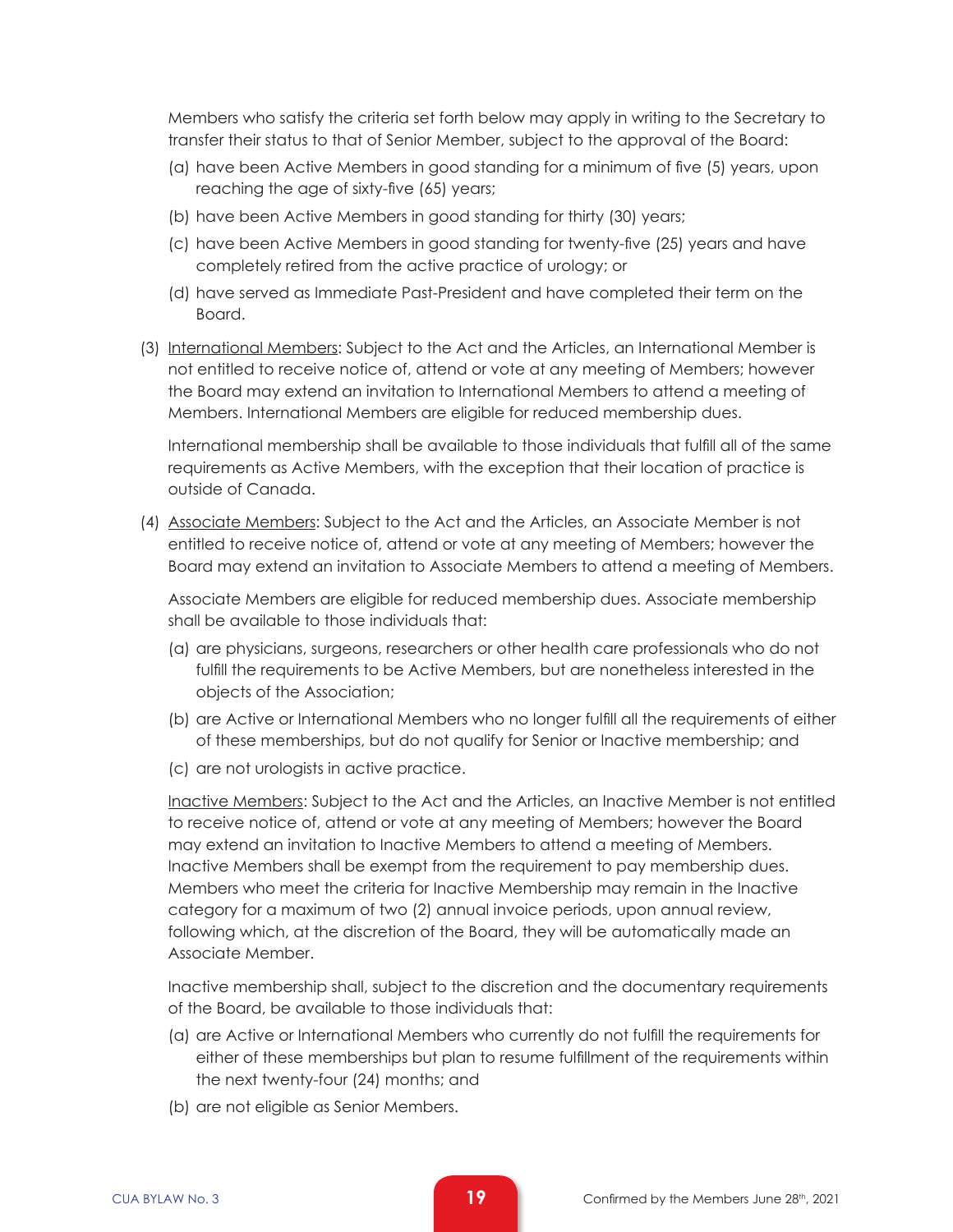(5) Candidate Members: Subject to the Act and the Articles, a Candidate Member is not entitled to receive notice of, attend or vote at any meeting of Members; however the Board may extend an invitation to Candidate Members to attend a meeting of Members. Candidate Members shall be exempt from the requirement to pay membership dues.

Candidate membership shall be available to those individuals that:

- (a) are residents enrolled in an ACGME or RCPSC accredited urology training program, or are clinical fellows or research fellows enrolled in a urology training program; and
- (b) have provided, upon request of the Secretary, proof of residency or fellowship status (from their program director).
- (6) Honorary Members: Subject to the Act and the Articles, an Honorary Member is not entitled to receive notice of, attend or vote at any meeting of Members; however the Board may extend an invitation to Honorary Members to attend a meeting of Members. Honorary Members shall be exempt from the requirement to pay membership dues.

Honorary membership shall be available to those individuals that are recommended for such membership by resolution of the Board.

#### **7.3 Transfer of Membership**

A membership may only be transferred to the Association.

#### **7.4 Termination of Membership**

- (1) A membership in the Association is terminated when:
	- (a) the Member dies, resigns or, in the case of a Member that is a corporation, the corporation is dissolved;
	- (b) a Member fails to maintain any one of the qualifications for membership described in the Section on membership conditions of these Bylaws;
	- (c) the Member resigns by delivering a written resignation to the President in which case such resignation shall be effective on the date specified in the resignation;
	- (d) the Member is expelled in accordance with any discipline of Members Section or is otherwise terminated in accordance with the Articles or Section 7.5 or 7.6;
	- (e) the Member's term of membership expires, where applicable; or
	- (f) the Association is liquidated or dissolved under the Act.
- (2) Subject to the Articles, upon any termination of membership, the rights of the Member, including any rights in the property of the Association, automatically cease to exist.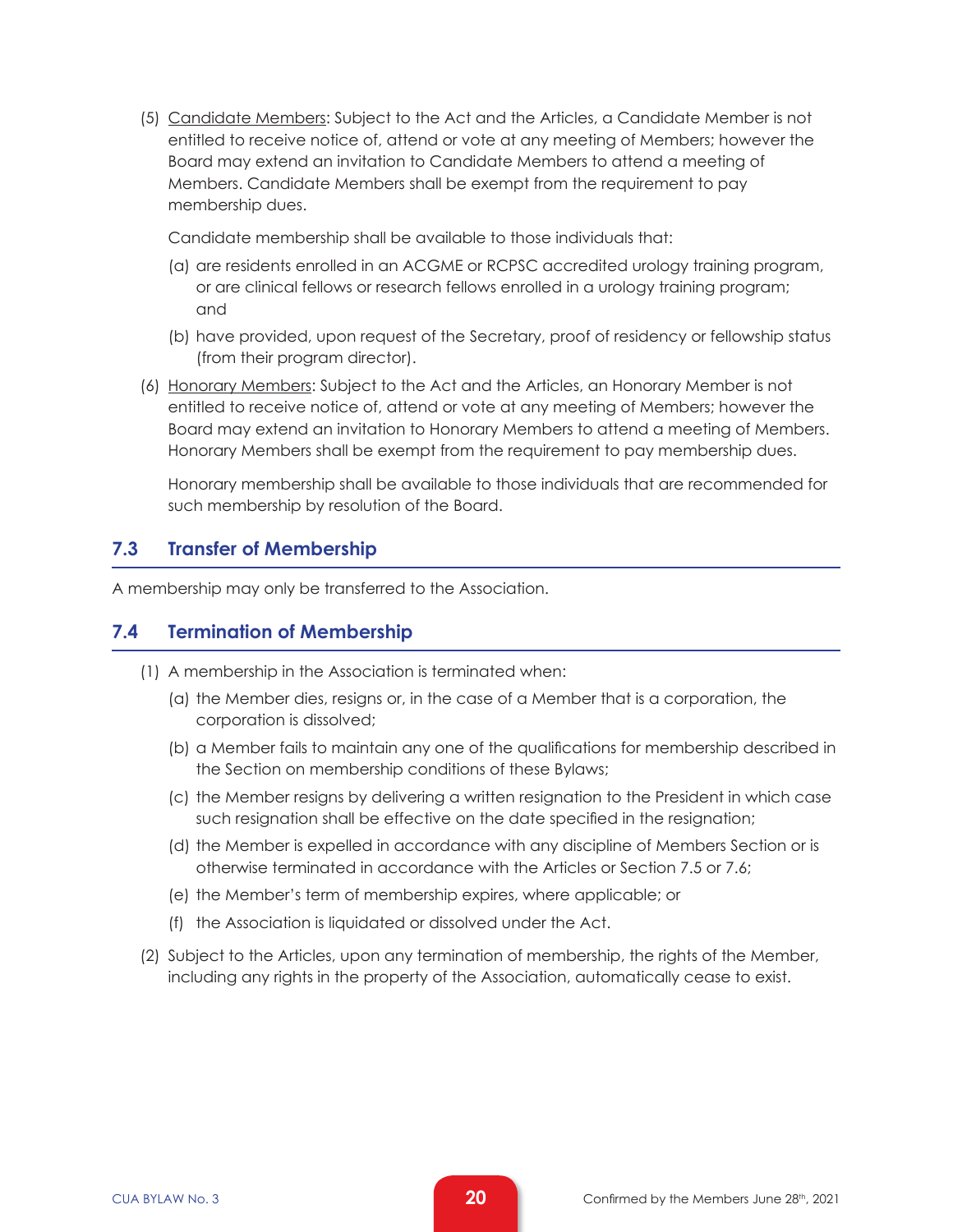## **7.5 Discipline**

- (1) The Board shall have authority to reprimand, suspend, expel or recommend the expulsion, as the case may be, of any Member for any one or more of the following grounds:
	- (a) violating any provision of the Articles, Bylaws, or written policies of the Association;
	- (b) carrying out any conduct which may be detrimental to the Association as determined by the Board in its sole discretion; or
	- (c) for any other reason that the Board in its sole and absolute discretion considers to be reasonable, having regard to the purpose of the Association.
- (2) In the event that the Board recommends the expulsion of any Member required to pay membership dues, the President, or such other Officer as may be designated by the Board, shall provide twenty (20) day notice of suspension or expulsion to the Member and shall provide reasons for the proposed suspension or expulsion. The Member may make written submissions to the President, or such other Officer as may be designated by the Board, in response to the notice received within such twenty (20) day period, and shall be given the opportunity to appear before the Board at the next following meeting of the Board, with or without legal counsel. In the event that no written submissions are received by the President, the President, or such other Officer as may be designated by the Board, may proceed to notify the Member that the Member is expelled from membership in the Association. If written submissions are received in accordance with this Section, such submissions shall be considered at the next following meeting of the Members. In such a case, any final decision to expel a Member shall be made by resolution of the Members present carrying at least seventy-five percent (75%) of the right to vote. The Board shall be bound by said resolution of the Members, and it shall notify the expulsed Member with respect to such final decision within a further twenty (20) days from the date of said resolution of the Members. The decision shall be final and binding on the expulsed Member, without any further right of appeal.
- (3) Notwithstanding Section 7.5(2), the Board shall, subject to the approval of the Members, have authority to expel any Member other than a Member contemplated in Section 7.5(2). Grounds for expulsion pursuant to this Section 7.5(3) may include, *inter alia*, the failure of a Member to provide the Association with his or her accurate contact information for a period equal to or exceeding two (2) years.

### **7.6 Membership Dues**

Membership dues shall be determined, on an annual basis, by Resolution of the Board. Members shall be notified in writing of the membership dues, if any, at any time payable by them and, if any are not paid within two (2) years of said notice, the Members in default shall automatically cease to be Members notwithstanding the requirements of Section 7.5.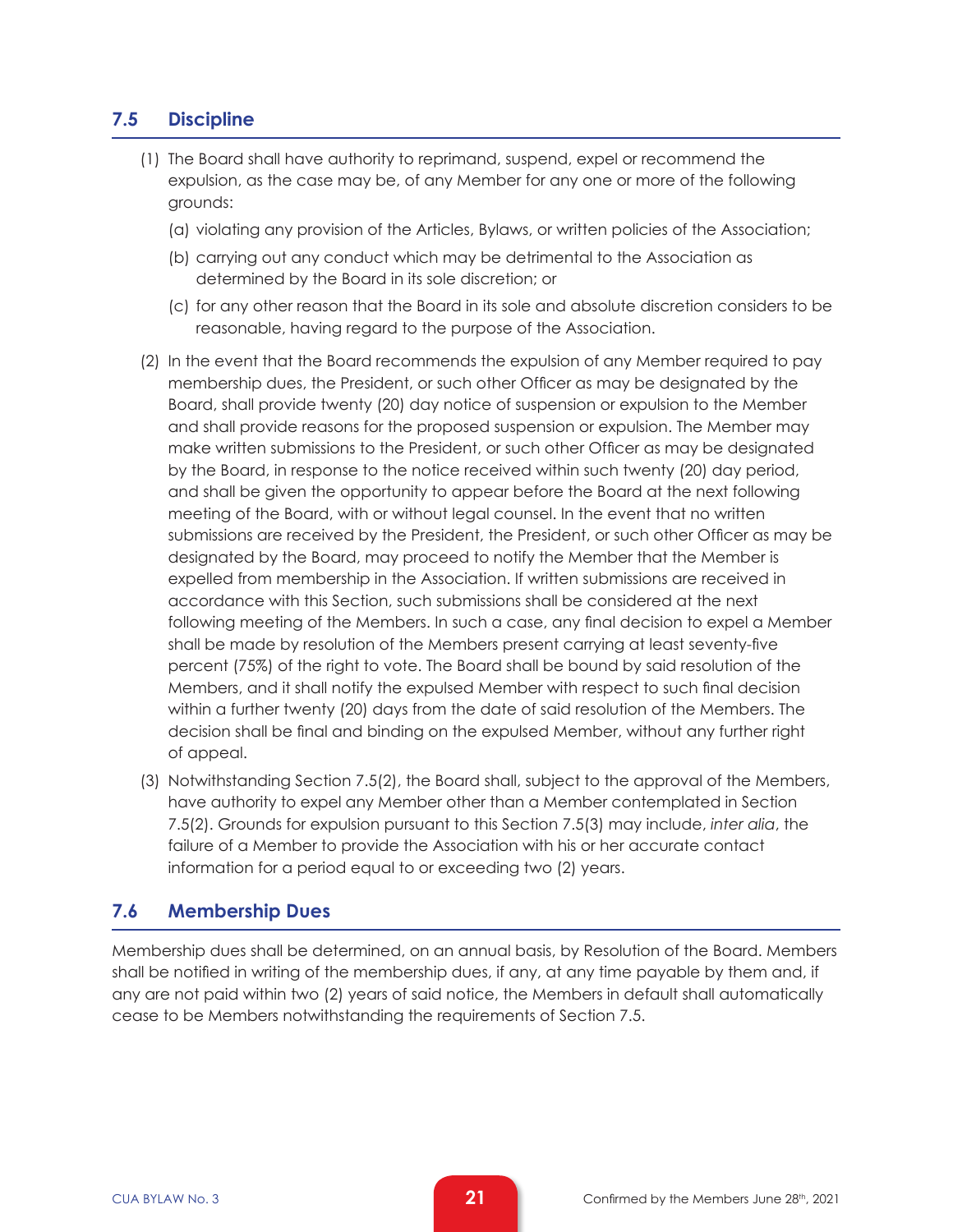# **SECTION 8: MEETINGS OF MEMBERS**

# **8.1 Annual Meeting of Members**

The Board shall call, at such date and time as it determines, an Annual Meeting of Members for the purpose of:

- (a) considering the financial statements and reports of the Association required by the Act to be presented at the meeting;
- (b) electing Directors;
- (c) appointing the public accountant; and
- (d) transacting such other business as may properly be brought before the meeting or is required under the Act.

### **8.2 Proposals at Annual Meeting**

Subject to the Act, a Member entitled to vote at an Annual Meeting of Members may submit to the Association notice of any matter that the Member proposes to raise at the Annual Meeting of Members. Any such Proposal may include nominations for the election of Directors if the Proposal is signed by not less than 5% of the Members of a class or group of Members of the Association entitled to vote at the meeting at which the Proposal is to be presented. The Association shall include the Proposal in the notice of meeting and if so requested by the Member, shall also include a statement by the Member in support of the Proposal and the name and address of the Member. The Member who submitted the Proposal shall pay the cost of including the Proposal and any statement in the notice of meeting at which the Proposal is to be presented unless it is otherwise provided by Resolution of the Members present at the meeting.

### **8.3 Special Meeting of Members**

The Board or the President may at any time call a Special Meeting of Members for the transaction of any business which may properly be brought before the Members. In addition, the Board shall call a Special Meeting of Members in accordance with Section 167 of the Act, on written requisition of Members carrying not less than 5% of the voting rights. If the Directors do not call a meeting within 21 days of receiving the requisition, any Member who signed the requisition may call the meeting.

### **8.4 Place of Meetings**

Subject to compliance with Section 159 of the Act, meetings of the Members may be held at any place within Canada determined by the Board or, if all of the Members entitled to vote at such meeting so agree, outside Canada.

### **8.5 Special Business**

All business transacted at a Special Meeting or an Annual Meeting of Members constitutes special business, except:

(a) consideration of the minutes of an earlier meeting;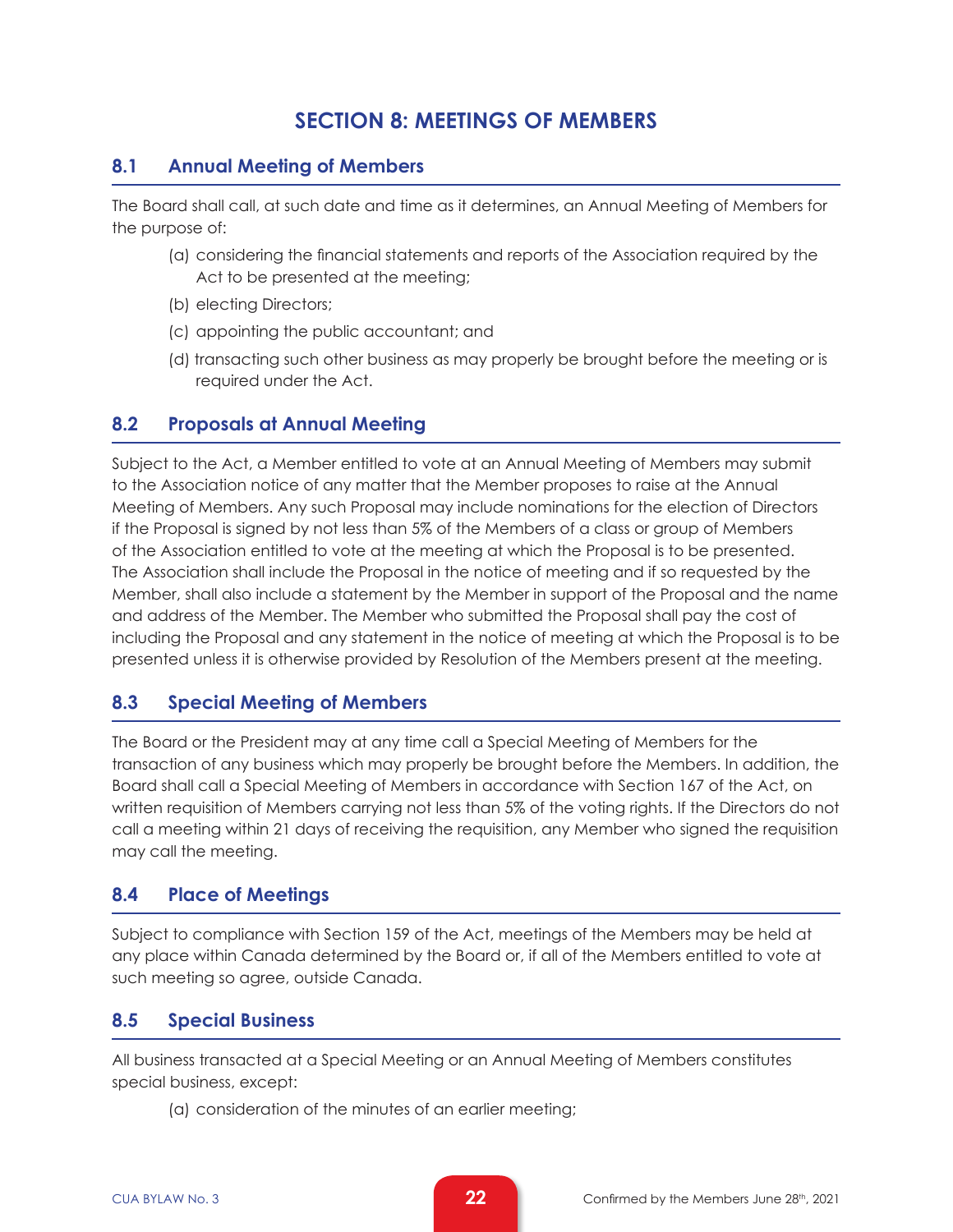- (b) consideration of the financial statements and the public accountant's report;
- (c) election of Directors; and
- (d) reappointment of the incumbent public accountant.

#### **8.6 Notice of Meetings**

- (1) Notice of the time and place of a meeting of Members shall be sent to the following:
	- (a) to each Member entitled to vote at the meeting (which may be determined in accordance with any record date fixed by the Board or failing which, in accordance with the Act);
	- (b) to each Director; and
	- (c) to the public accountant of the Association.
- (2) Notice shall be sent (i) not less than 21 days and not more than 60 days prior to the meeting of Members for notice sent by mail, courier or personal delivery; or (ii) not less than 21 days and not more than 35 days prior to the meeting of Members for notice sent for telephonic, electronic or other communication facility notice.
- (3) Such notice shall be provided in accordance with the requirements of Section 9 and shall, subject to the Act, include any Proposal submitted to the Association under Section 8.2. Notice of a meeting of Members shall state the nature of that business in sufficient detail to permit the Member to form a reasoned judgment on the business and provide the text of any Resolution or Bylaw to be submitted to the meeting.

#### **8.7 Waiving Notice**

A Member and any other Person entitled to attend a meeting of Members may in any manner and at any time waive notice of a meeting of Members, and attendance of any such Person at a meeting of Members is a waiver of notice of the meeting, except where such Person attends a meeting for the express purpose of objecting to the transaction of any business on the grounds that the meeting is not lawfully called.

#### **8.8 Persons Entitled to be Present**

The only Persons entitled to be present at a meeting of Members shall be those entitled to vote at the meeting, the Directors and the public accountant of the Association and such other Persons who are entitled or required under any provision of the Act, Articles or Bylaws of the Association to be present at the meeting. Any other Person may be admitted only on the invitation of the chairperson of the meeting or with the consent of the meeting.

#### **8.9 Chairperson of the Meeting**

In the event that the President, the President-Elect and the Immediate Past- President are absent, the Members who are present and entitled to vote at the meeting shall choose one of their number to chair the meeting.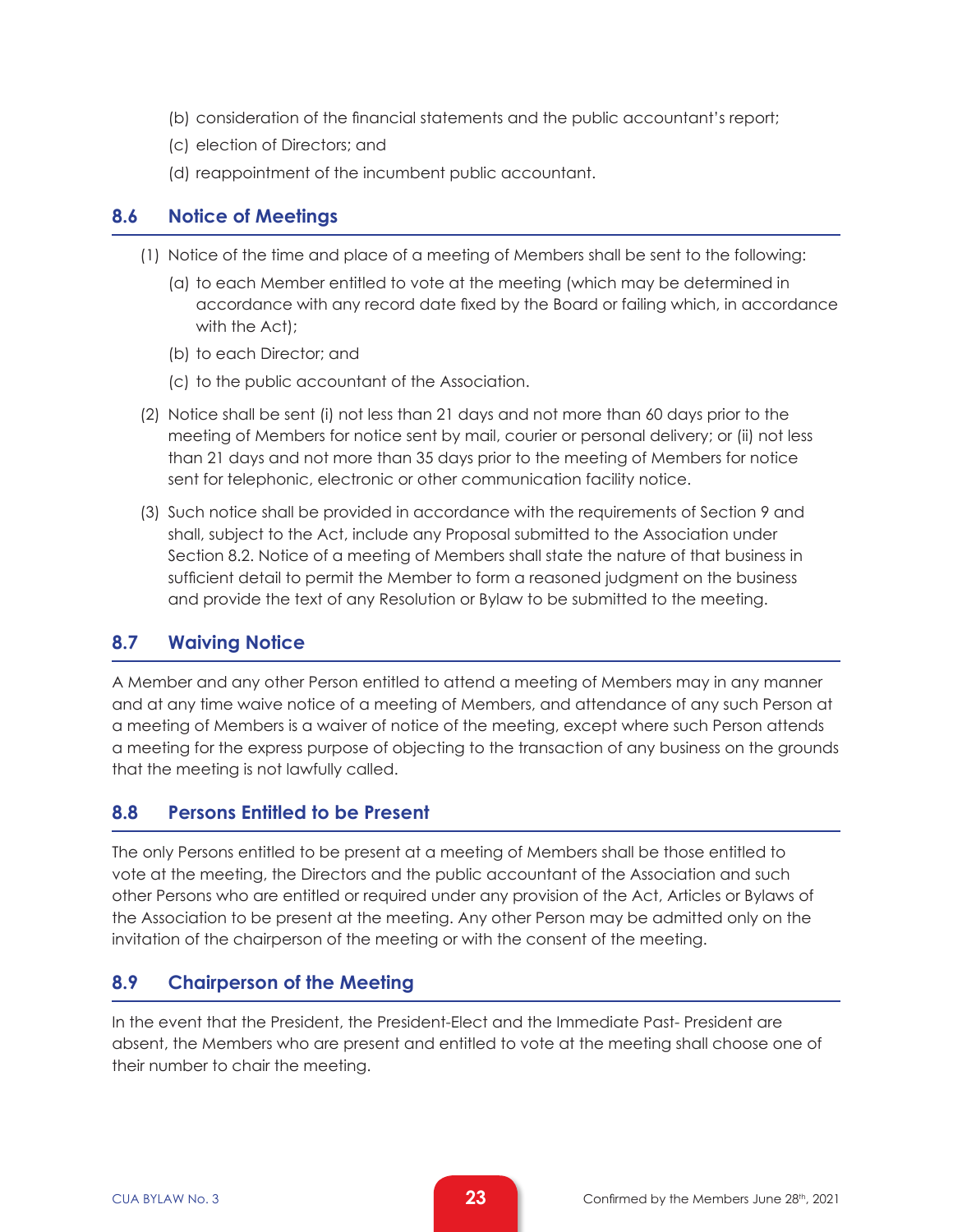## **8.10 Quorum**

A quorum at any meeting of Members (unless a greater number of Members are required to be present by the Act) shall be 5% of the membership who are eligible to vote at the meeting (active and senior members). If a quorum is present at the opening of a meeting of Members, the Members present may proceed with the business of the meeting even if a quorum is not present throughout the meeting. For the purpose of determining quorum, a Member may be present in person, or, if authorized under Section 8.11, by telephonic, electronic or other communication facility.

# **8.11 Meeting Held by Telephonic, Electronic or Other Communication Facility**

If the Directors or Members call a meeting of Members under the Act, those Directors or Members, as the case may be, may determine that the meeting shall be held, in accordance with the Act, by means of a telephonic, an electronic or other communication facility that permits all participants to communicate adequately with each other during the meeting.

## **8.12 Participation at Meetings by Telephonic, Electronic or Other Communication Facility**

If the Association makes available a telephonic, electronic or other communication facility permitting all participants to communicate adequately with each other during the meeting in accordance with Section 8.11, any Person entitled to attend a meeting of Members may participate in the meeting using such a communication facility. A Person participating in the meeting by any such communication facility is deemed to be present at the meeting. A Person participating by such a communication facility may vote by any such means if the facility enables the votes to be gathered in a manner that permits its subsequent verification and permits the tallied votes to be presented to the Association without it being possible for the Association to identify how the Person voted.

### **8.13 Adjournment**

The chairperson of any meeting of Members may, with the consent of the meeting, adjourn the same from time to time to a fixed time and place and no notice of such adjournment need be given to the Members provided the adjourned meeting takes place within 30 days of the original meeting. Any business may be brought before or dealt with at any adjourned meeting which might have been brought before or dealt with at the original meeting in accordance with the notice calling the same.

### **8.14 Absentee Voting**

Subject to compliance with the Act, in addition to voting in person, every Member entitled to vote at a meeting of Members may vote by any of the following means:

(a) by using a mailed-in ballot in the form provided by the Association provided that the Association has a system that enables the votes to be gathered in a manner that permits their subsequent verification and permits the tallied votes to be presented to the Association without it being possible for the Association to identify how each Member voted; or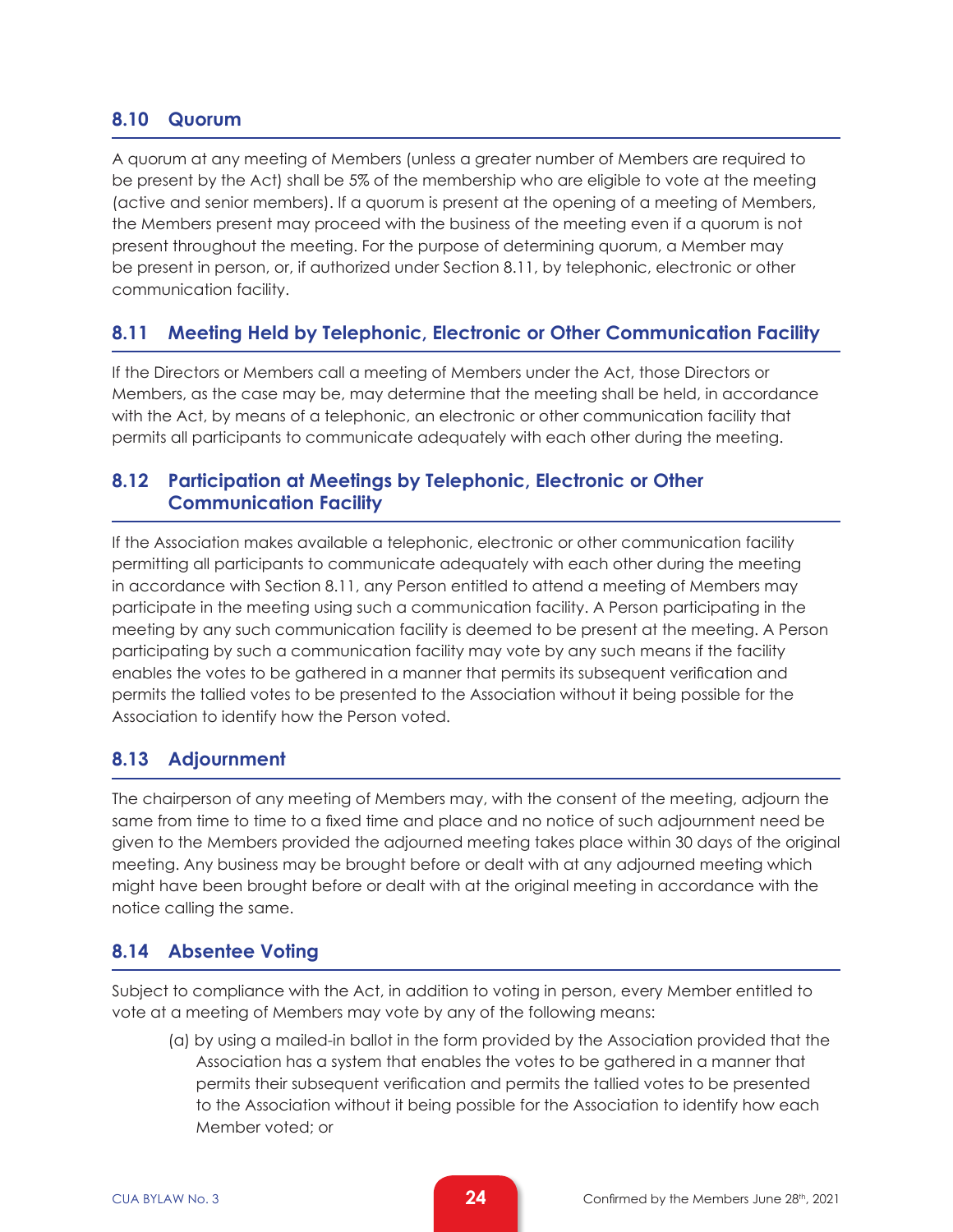(b) by means of a telephonic, electronic or other communication facility, provided that the Association has decided to provide such a facility and provided further that the facility enables the votes to be gathered in a manner that permits their subsequent verification and permits the tallied votes to be presented to the Association without it being possible for the Association to identify how each Member voted.

Votes by proxyholders of a voting Member are not permitted.

#### **8.15 Votes to Govern**

Unless otherwise provided for in the Act, the Articles or the Bylaws, all questions proposed for consideration of the Members shall be determined by Resolution of the Members. Each Member entitled to vote at a meeting of Members shall have the right one (1) vote. The chairperson of the meeting shall not have a right to vote, except that in the case of an equality of votes either on a show of hands or on a ballot or on the results of electronic voting, the chairperson of the meeting shall have a casting vote.

#### **8.16 Show of Hands**

Subject to the Act and Section 8.14, except where a ballot is demanded, voting on any question proposed for consideration at a meeting of Members shall be by show of hands, and a declaration by the chairperson of the meeting as to whether or not the question or motion has been carried and an entry to that effect in the minutes of the meeting shall, in the absence of evidence to the contrary, be evidence of the fact without proof of the number or proportion of the votes recorded in favour of or against the motion.

#### **8.17 Ballots**

For any question proposed for consideration at a meeting of Members, either before or after a vote by show of hands has been taken, the chairperson of the meeting, or any Member may demand a ballot, in which case the ballot shall be taken in such manner as the chairperson directs and the decision of the Members on the question shall be determined by the result of such ballot.

#### **8.18 Resolution in Lieu of Meeting**

- (1) Except where, pursuant to Section 166 of the Act, a written statement is submitted to the Association by a Director or a public accountant:
	- (a) a resolution in writing signed by all the Members entitled to vote on that resolution at a meeting of Members is as valid as if it had been passed at a meeting of the Members; and
	- (b) a resolution in writing dealing with all matters required by the Act to be dealt with at a meeting of Members, and signed by all the Members entitled to vote at that meeting, satisfies all the requirements of the Act relating to meetings of Members.
- (2) A copy of every resolution referred to above shall be kept with the minutes of meetings of Members.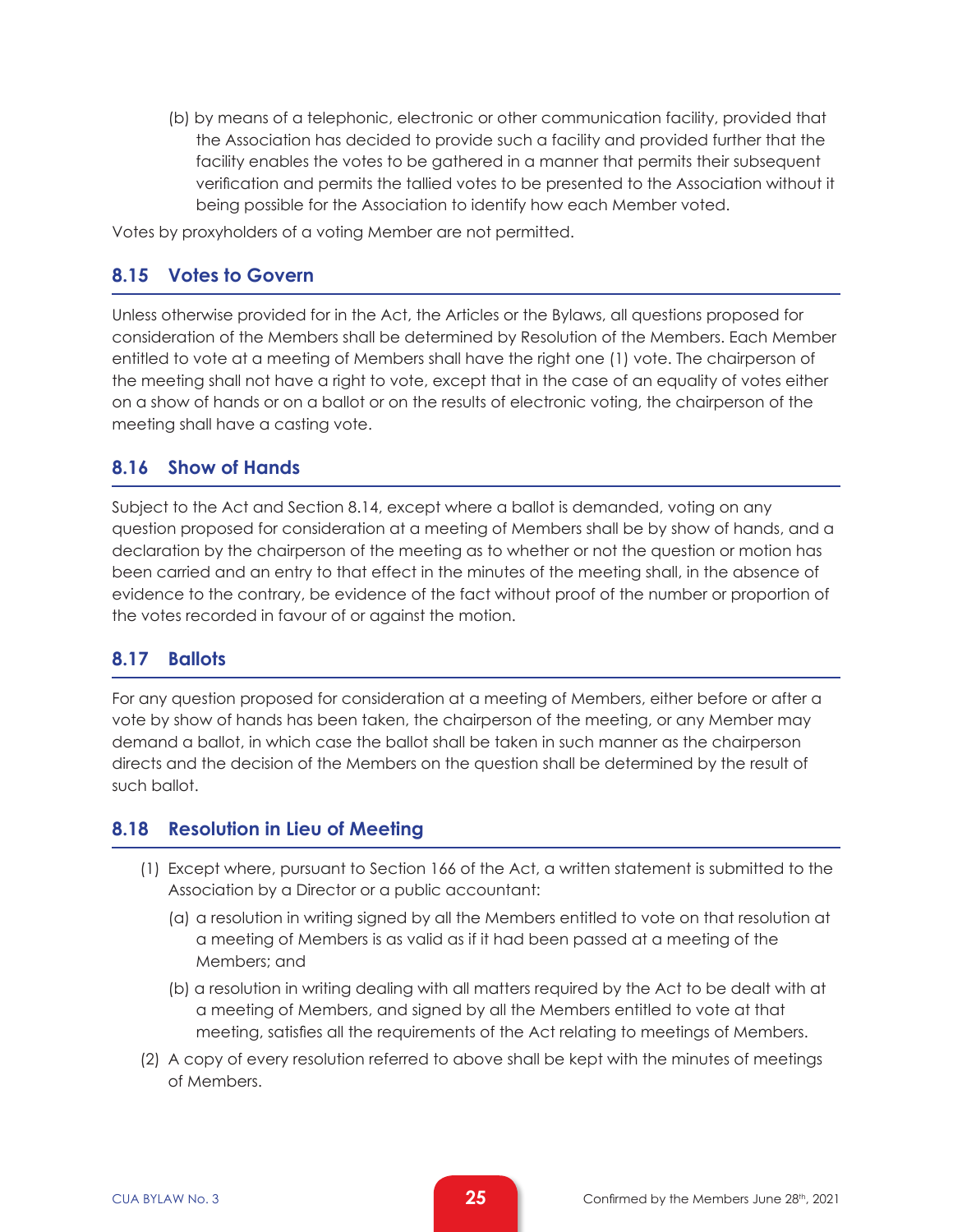# **SECTION 9: NOTICES**

## **9.1 Method of Giving Any Notice**

- (1) Except as otherwise provided in the Bylaws, any notice given, sent, delivered or served pursuant to the Act, the Articles, the Bylaws or otherwise to a Member, Director, Officer, member of a committee of the Board or to the public accountant shall be sufficiently given:
	- (a) if delivered personally to the recorded address as shown in the records of the Association or in the case of notice to a Director to the latest address as shown in the last notice that was sent by the Association in accordance with Section 128 or Section 134 of the Act and received by the Director, and such notice shall be deemed to have been given when it is delivered personally or to the recorded address as aforesaid;
	- (b) if mailed to the recorded address by prepaid ordinary or air mail, and such notice shall be deemed to have been given when deposited in a post office or public letter box;
	- (c) if sent by telephonic, electronic or other communication facility at the recorded address for that purpose, and such notice shall be deemed to have been given when dispatched to the recipient thereof; or
	- (d) if provided in the form of an electronic document in accordance with Part 17 of the Act, and such notice shall be deemed to have been given when delivered to the recipient thereof.
- (2) The Secretary may change or cause to be changed the recorded address of any Member, Director, Officer, public accountant or member of a committee of the Board in accordance with any information believed by the Secretary to be reliable. The declaration by the Secretary that notice has been given pursuant to these Bylaws shall be sufficient and conclusive evidence of the giving of such notice. The signature of any Director or Officer to any notice or other document to be given by the Association may be written, stamped, type-written or printed or partly written, stamped, type-written or printed.

### **9.2 Computation of Time**

Where a given number of days' notice or notice extending over a period is required to be given under the Bylaws, the day of service, posting or other delivery of the notice shall not, unless it is otherwise provided, be counted in such number of days or other period.

### **9.3 Omissions and Errors**

The accidental omission to give any notice to any Member, Director, Officer, member of a committee of the Board or public accountant, or the non-receipt of any notice by any such individual or any error in any notice not affecting its substance shall not invalidate any action taken at any meeting to which the notice pertained or otherwise founded on such notice.